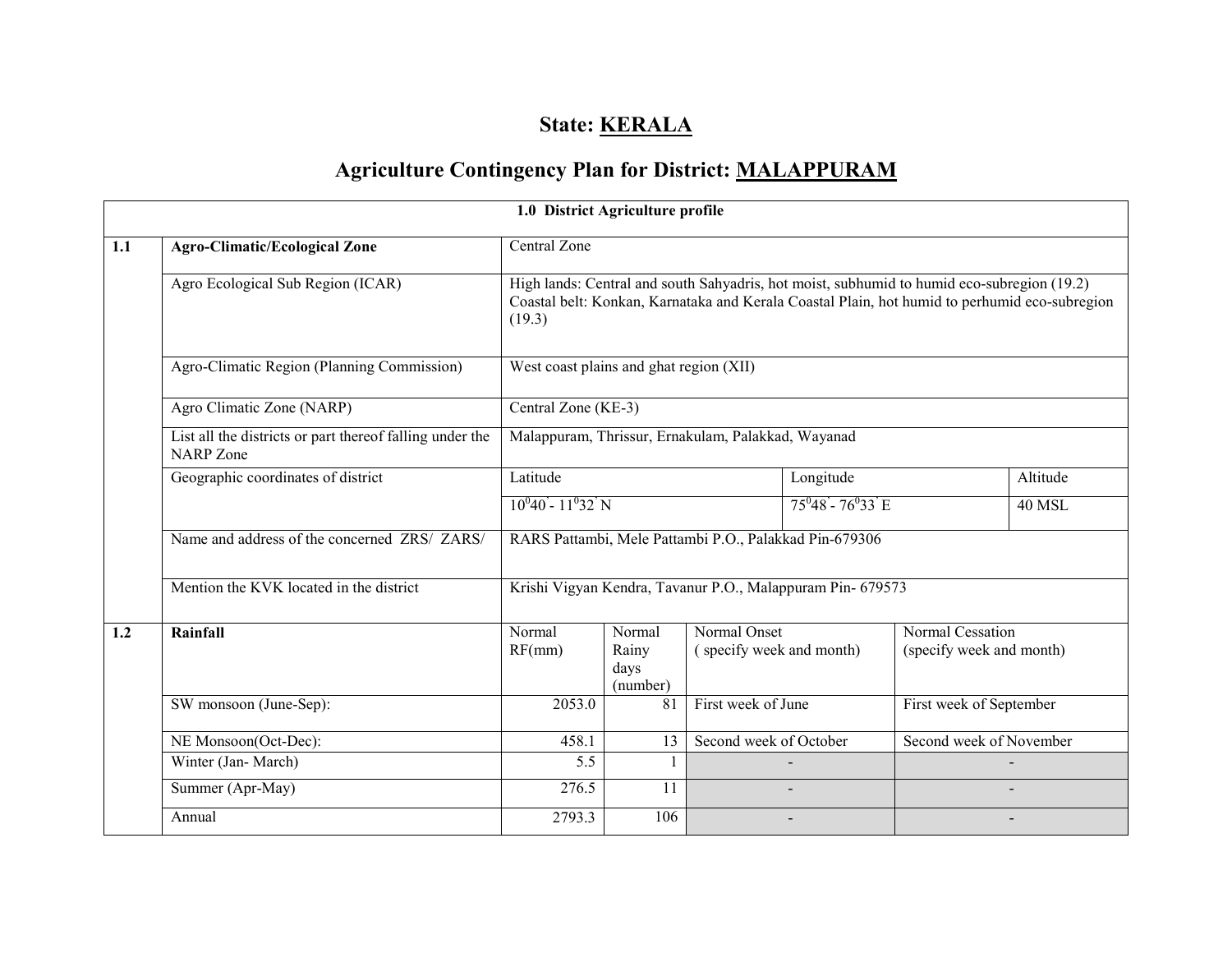|   | Land use                | Geographical | Forest area | Land under   | Permane  | Cultivab | Land       | Barren    | Curre  | Other   |
|---|-------------------------|--------------|-------------|--------------|----------|----------|------------|-----------|--------|---------|
| 3 | pattern of the          | area         |             | non-         | nt       | le.      | under      | and       | nt     | fallows |
|   | <b>district</b> (latest | $(000)$ HA)  |             | agricultural | pastures | wastelan | Misc.      | uncultiva | fallow |         |
|   | statistics)Source:      |              |             | use          |          | a        | tree       | ble       | S      |         |
|   | (Farm Guide 2011)       |              |             |              |          |          | crops      | land      |        |         |
|   |                         |              |             |              |          |          | and        |           |        |         |
|   |                         |              |             |              |          |          | groves     |           |        |         |
|   | Area $('000 ha)$        | 355.4        | 103.4       | 39.5         | 0.017    | 5.0      | <b>Not</b> | 1.8       | 9.9    | 4.6     |
|   |                         |              |             |              |          |          | availabl   |           |        |         |
|   |                         |              |             |              |          |          | e          |           |        |         |

| 1.4 | Major Soils (common names like shallow | Area ('000 ha) | Percent (%) of total |
|-----|----------------------------------------|----------------|----------------------|
|     | red soils etc.,)                       |                |                      |
|     | 1. Loamy sand soils                    | 20.4           | 5.7                  |
|     | 2. Laterate soils                      | 248.7          | 70.5                 |
|     | 3. Silty clay loam soils               | 49.0           | 14.1                 |
|     | 4. Clay loam soils                     | 36.6           | 10.6                 |
|     | Others (specify):                      |                |                      |
| 1.5 | <b>Agricultural land use</b>           | Area ('000 ha) | Cropping intensity % |
|     | Net sown area                          | 185.0          |                      |
|     | Area sown more than once               | 59.4           | 132%                 |
|     | Gross cropped area                     | 244.6          |                      |

| 1.6 | <b>Irrigation</b>            | Area $(000 \text{ ha})$ |                |                                    |
|-----|------------------------------|-------------------------|----------------|------------------------------------|
|     | Net irrigated area           | 23.7                    |                |                                    |
|     | Gross irrigated area         | 26.5                    |                |                                    |
|     | Rainfed area                 | 161.4                   |                |                                    |
|     | <b>Sources of Irrigation</b> | Number                  | Area ('000 ha) | Percentage of total irrigated area |
|     | Canals                       |                         |                | 5.50                               |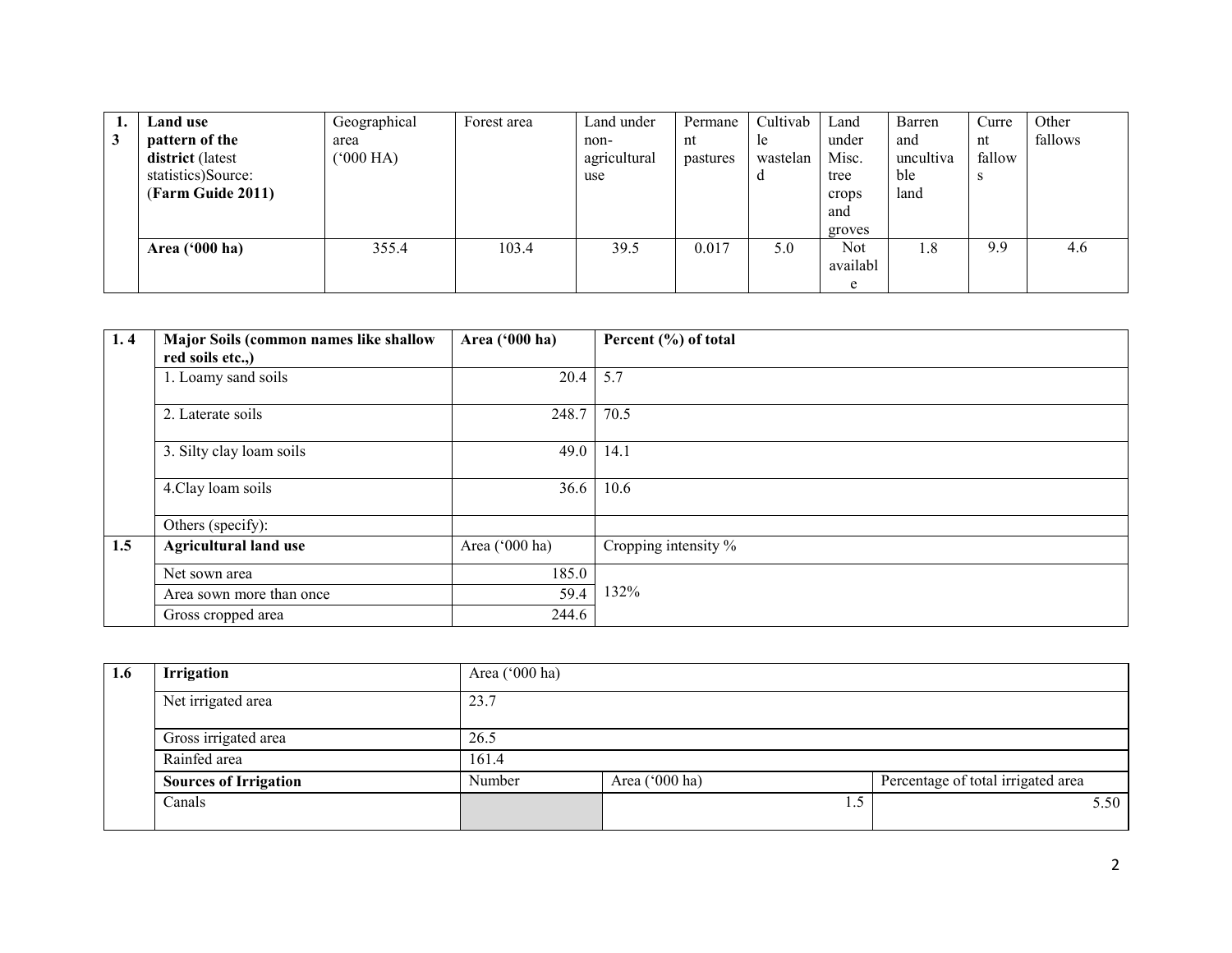| Tanks                                                                                                      | NA                        | 2.6         | 10.0  |
|------------------------------------------------------------------------------------------------------------|---------------------------|-------------|-------|
| Open wells                                                                                                 | NA                        | 12.02       | 45.2  |
| Bore wells                                                                                                 | NA                        | 0.312       | 1.174 |
| Lift irrigation                                                                                            | NA                        | 4.4         | 16.6  |
| Micro-irrigation                                                                                           |                           |             |       |
| Other sources                                                                                              |                           | 6.0         | 22.6  |
| Total Irrigated Area                                                                                       |                           | 26.8        |       |
| Pump sets                                                                                                  | 179                       |             |       |
| No. of Tractors                                                                                            | 272                       |             |       |
| Groundwater availability and use* (Data<br>source: State/Central Ground water<br><b>Department /Board)</b> | No. of blocks/<br>Tehsils | $(\%)$ area |       |
| Over exploited                                                                                             | nil                       |             |       |
| Critical                                                                                                   | nil                       |             |       |
| Semi-critical                                                                                              | Nil                       |             |       |
| Safe                                                                                                       | 14                        | 61 %        |       |
| Wastewater availability and use                                                                            | N.A.                      |             |       |
| Ground water quality                                                                                       | Generally good            |             |       |

#### 1.7 Area under major field crops & horticulture etc. (2008-09)

| 1.7 | <b>Major Field Crops cultivated</b> |                  | Area ('000 ha) |                  |                   |     |      |  |  |
|-----|-------------------------------------|------------------|----------------|------------------|-------------------|-----|------|--|--|
|     |                                     |                  | <b>Kharif</b>  | <b>Summer</b>    | <b>Total</b>      |     |      |  |  |
|     |                                     | <b>Irrigated</b> | Rainfed        | <b>Irrigated</b> | Rainfed           |     |      |  |  |
|     | Paddy                               |                  | 1.7            | 7.7              |                   | 1.J | 11.0 |  |  |
|     | Sesamum                             |                  |                |                  |                   | 0.2 | 0.2  |  |  |
|     | <b>Horticulture crops - Fruits</b>  |                  |                |                  | <b>Total area</b> |     |      |  |  |
|     | Banana                              |                  |                |                  | 8.7               |     |      |  |  |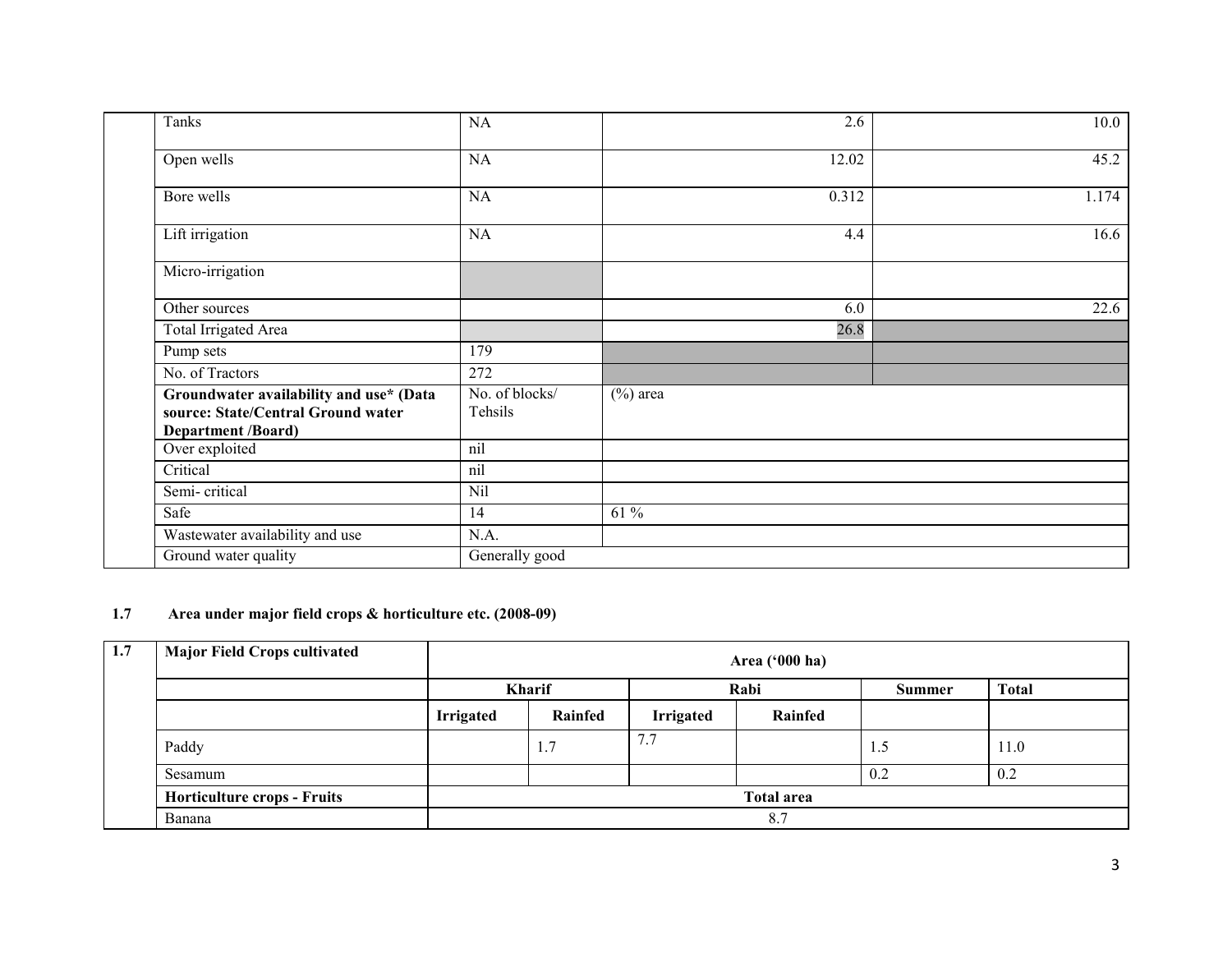| <b>Horticultural crops - Vegetables</b> | <b>Total area</b> |  |
|-----------------------------------------|-------------------|--|
| Cucumber                                | 0.4               |  |
| Pumpkin                                 | 0.2               |  |
| Ash gourd                               | 0.2               |  |
| Bitter gourd                            | 0.1               |  |
| Ladies Finger                           | 0.1               |  |
| <b>Medicinal and Aromatic crops</b>     | <b>Total area</b> |  |
| Medicinal plants                        | 0.04              |  |
| Lemon grass                             | 0.004             |  |
| <b>Plantation crops</b>                 | <b>Total area</b> |  |
| Coconut                                 | 105.8             |  |
| Rubber                                  | 36.9              |  |
| Arecanut                                | 19.5              |  |
| Pepper                                  | 6.0               |  |
| Cashew                                  | 5.4               |  |
| <b>Fodder crops</b>                     | <b>Total area</b> |  |
| Fodder grass                            | 0.04              |  |
| Total fodder crop area                  | 0.04              |  |
| <b>Grazing land</b>                     | $\sim$            |  |
| Sericulture etc                         | $\sim$            |  |
| <b>Others (Specify) Betelvine</b>       | 0.2               |  |

| 1.8 | Livestock                                      | Male $(900)$ | Female ('000)             | <b>Total ('000)</b> |
|-----|------------------------------------------------|--------------|---------------------------|---------------------|
|     |                                                |              |                           |                     |
|     | Non descriptive Cattle (local low yielding)    | 2.2          | 5.3                       | 7.5                 |
|     | Crossbred cattle                               |              | 100.3                     | 124.4               |
|     | Non descriptive Buffaloes (local low yielding) |              | 2.9                       | 4.4                 |
|     | <b>Graded Buffaloes</b>                        | 0.4          | 5.8                       | 6.3                 |
|     | Goat                                           | 73.8         | 78.0                      | 151.8               |
|     | Sheep                                          | Nil          | nil                       | Nil                 |
|     | Others (Camel, Pig, Yak etc.)                  | 1.6          | 0.6                       | 2.2                 |
|     | Commercial dairy farms (Number)                |              |                           | 150                 |
| 1.9 | Poultry                                        | No. of farms | Total No. of birds ('000) |                     |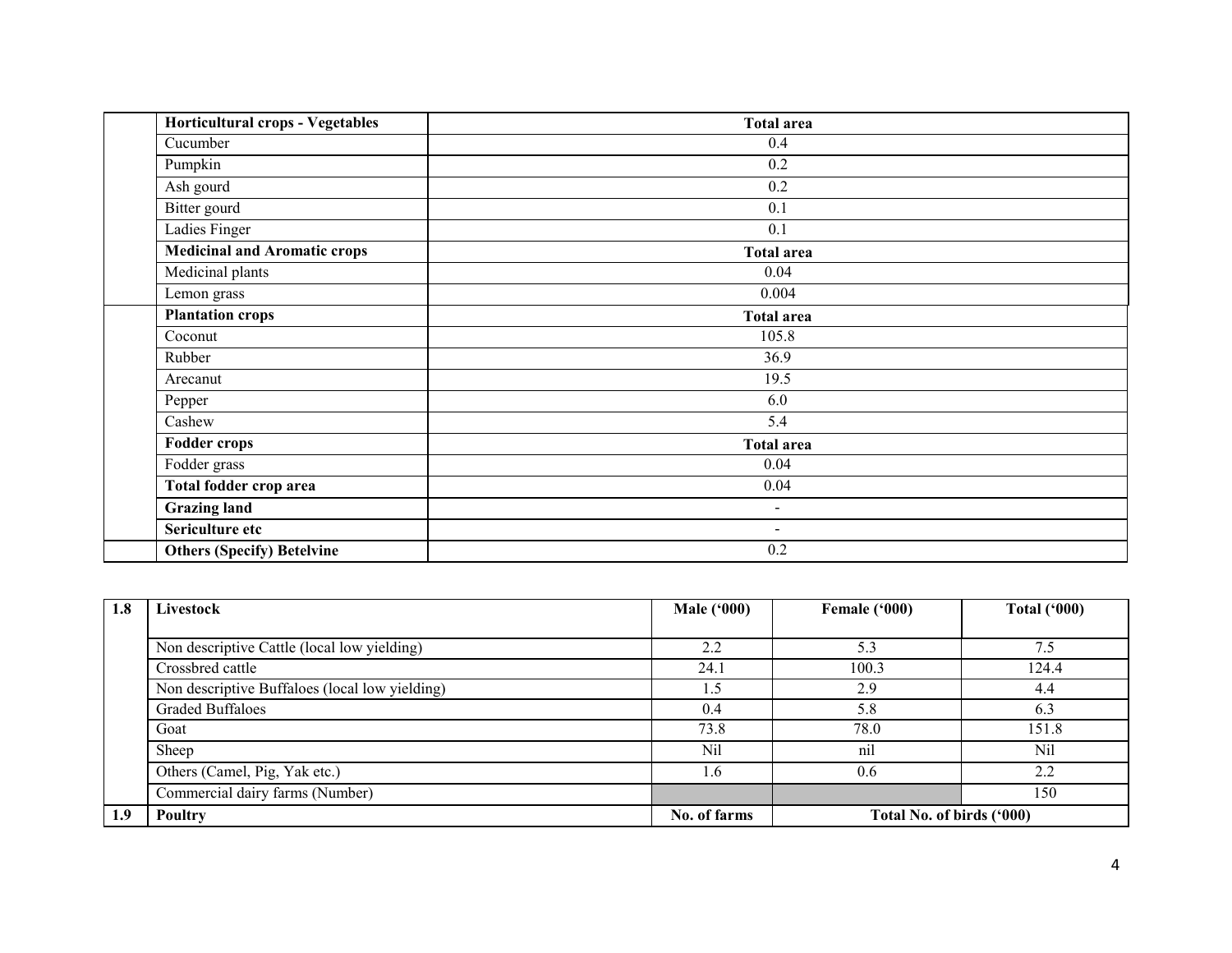|      | Commercial                                                                                                         |                        |  |                        |                    |                                          |                                                                   |                              |
|------|--------------------------------------------------------------------------------------------------------------------|------------------------|--|------------------------|--------------------|------------------------------------------|-------------------------------------------------------------------|------------------------------|
|      | Backyard                                                                                                           |                        |  |                        |                    | 772.6                                    |                                                                   |                              |
| 1.10 | Fisheries (Data source: Chief Planning Officer)                                                                    |                        |  |                        |                    |                                          |                                                                   |                              |
|      | A. Capture                                                                                                         |                        |  |                        |                    |                                          |                                                                   |                              |
|      | i) Marine (Data Source: Fisheries Department)                                                                      | No. of fishermen       |  |                        | <b>Boats</b>       |                                          | <b>Nets</b>                                                       | <b>Storage</b><br>facilities |
|      |                                                                                                                    |                        |  | Mechanized             | Non-<br>mechanized | Mechanized<br>(Trawl nets,<br>Gill nets) | Non-<br>mechanized<br>(Shore)<br>Seines,<br>Stake &<br>trap nets) | (Ice<br>plants<br>etc.)      |
|      |                                                                                                                    | 86440                  |  | 1640                   | 1200               | 23678                                    | 364                                                               |                              |
|      | ii) Inland (Data Source: Fisheries Department)                                                                     | No. Farmer owned ponds |  |                        |                    | <b>No. of Reservoirs</b>                 |                                                                   | No. of village tanks         |
|      |                                                                                                                    | 3519                   |  |                        |                    | 93                                       |                                                                   |                              |
|      | <b>B.</b> Culture                                                                                                  |                        |  |                        |                    |                                          |                                                                   |                              |
|      |                                                                                                                    |                        |  | Water Spread Area (ha) |                    | Yield (t/ha)                             | Production ('000 tons)                                            |                              |
|      | i) Brackish water (Data Source: MPEDA/Fisheries Department)<br>ii) Fresh water (Data Source: Fisheries Department) |                        |  | 45.9                   |                    | 1.0                                      | 0.04                                                              |                              |
|      |                                                                                                                    |                        |  | 168.0                  | 3.0                |                                          | 0.5                                                               |                              |
|      | <b>Others</b>                                                                                                      |                        |  |                        |                    |                                          |                                                                   |                              |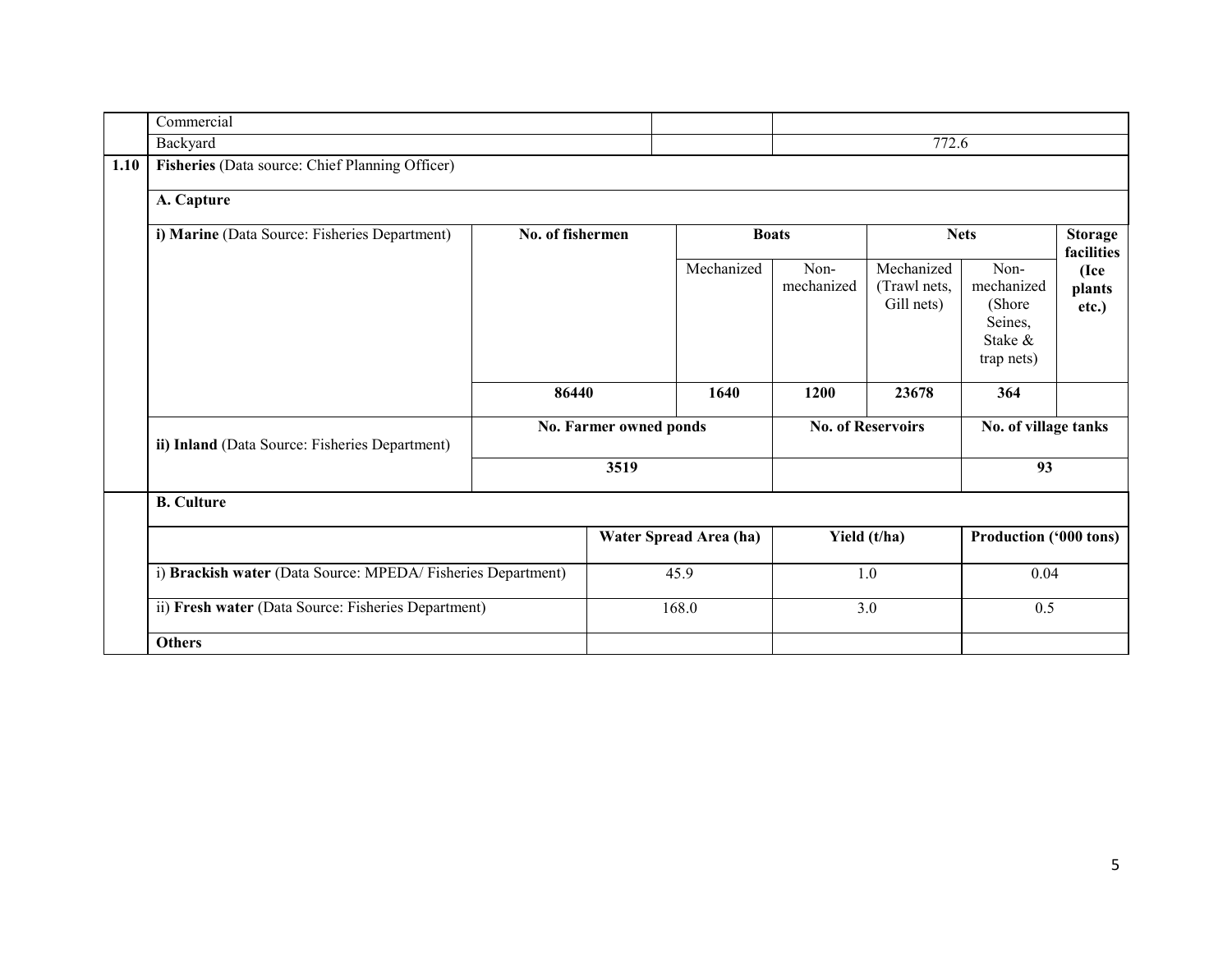#### **1.11** Production and Productivity of major crops (Average of last 5 years: 2004, 05, 06, 07, 08)

| 1.11   | Name of  |                          | <b>Kharif</b>                                                             | Rabi                     |                          |                          | <b>Summer</b>            | <b>Total</b>          |                            | Crop                                      |
|--------|----------|--------------------------|---------------------------------------------------------------------------|--------------------------|--------------------------|--------------------------|--------------------------|-----------------------|----------------------------|-------------------------------------------|
|        | crop     | Production<br>(000 t)    | Productivity<br>(kg/ha)                                                   | Production<br>(000 t)    | Productivity<br>(kg/ha)  | Production<br>(000 t)    | Productivity<br>(kg/ha)  | Production<br>(000 t) | Productivi<br>ty $(kg/ha)$ | residue<br>as<br>fodder<br>(000)<br>tons) |
|        |          |                          | Major Field crops (Crops to be identified based on total acreage)         |                          |                          |                          |                          |                       |                            |                                           |
|        | Paddy    | 7.7                      | 2068.2                                                                    | 17.6                     | 2010.4                   | 5.2                      | 3377.5                   | 30.7                  | 2183.3                     |                                           |
|        | Sesamum  |                          | $\overline{\phantom{0}}$                                                  | $\blacksquare$           | $\overline{\phantom{a}}$ | 0.1                      | 366.5                    | 0.1                   | 366.5                      |                                           |
|        |          |                          | Major Horticultural crops (Crops to be identified based on total acreage) |                          |                          |                          |                          |                       |                            |                                           |
|        | Coconut  | $\sim$                   |                                                                           | $\overline{\phantom{0}}$ |                          | $\overline{\phantom{a}}$ | $\overline{\phantom{a}}$ | 864 million<br>nuts   | 7788nuts/<br>ha            |                                           |
|        | Rubber   | $\blacksquare$           | $\sim$                                                                    | $\overline{\phantom{a}}$ | $\overline{\phantom{a}}$ | $\overline{\phantom{a}}$ | $\overline{\phantom{a}}$ | 50.1                  | 1505.00                    | $\blacksquare$                            |
|        | Arecanut | $\blacksquare$           | $\overline{\phantom{a}}$                                                  | $\overline{\phantom{0}}$ | $\overline{\phantom{a}}$ | $\overline{\phantom{a}}$ | $\overline{\phantom{0}}$ | 16.6                  | 897.00                     | $\blacksquare$                            |
|        | Banana   | $\overline{\phantom{0}}$ | $\sim$                                                                    | $\overline{\phantom{a}}$ | $\overline{\phantom{a}}$ | $\blacksquare$           | $\sim$                   | 93.3                  | 7716.25                    | $\blacksquare$                            |
|        | Pepper   | $\blacksquare$           | $\overline{\phantom{a}}$                                                  | $\overline{\phantom{a}}$ | $\overline{\phantom{a}}$ | $\overline{\phantom{a}}$ | $\overline{\phantom{a}}$ | 1.2                   | 119.00                     | $\overline{\phantom{a}}$                  |
| Others | Cashew   |                          |                                                                           |                          |                          |                          | $\overline{\phantom{a}}$ | 5.4                   | 546.75                     |                                           |

| 1.12 | Sowing window for 5 major<br>field crops<br>(start and end of normal sowing)<br>period) | Rice                                               | Sesamum                  |
|------|-----------------------------------------------------------------------------------------|----------------------------------------------------|--------------------------|
|      | Kharif-Rainfed                                                                          | Second fortnight of May – Second fortnight of June | $\overline{\phantom{a}}$ |
|      | Kharif-Irrigated                                                                        |                                                    | $\overline{\phantom{0}}$ |
|      | Rabi-Rainfed                                                                            | First fortnight of September                       |                          |
|      | Rabi-Irrigated                                                                          | September - October                                |                          |
|      | Summer                                                                                  |                                                    | December - January       |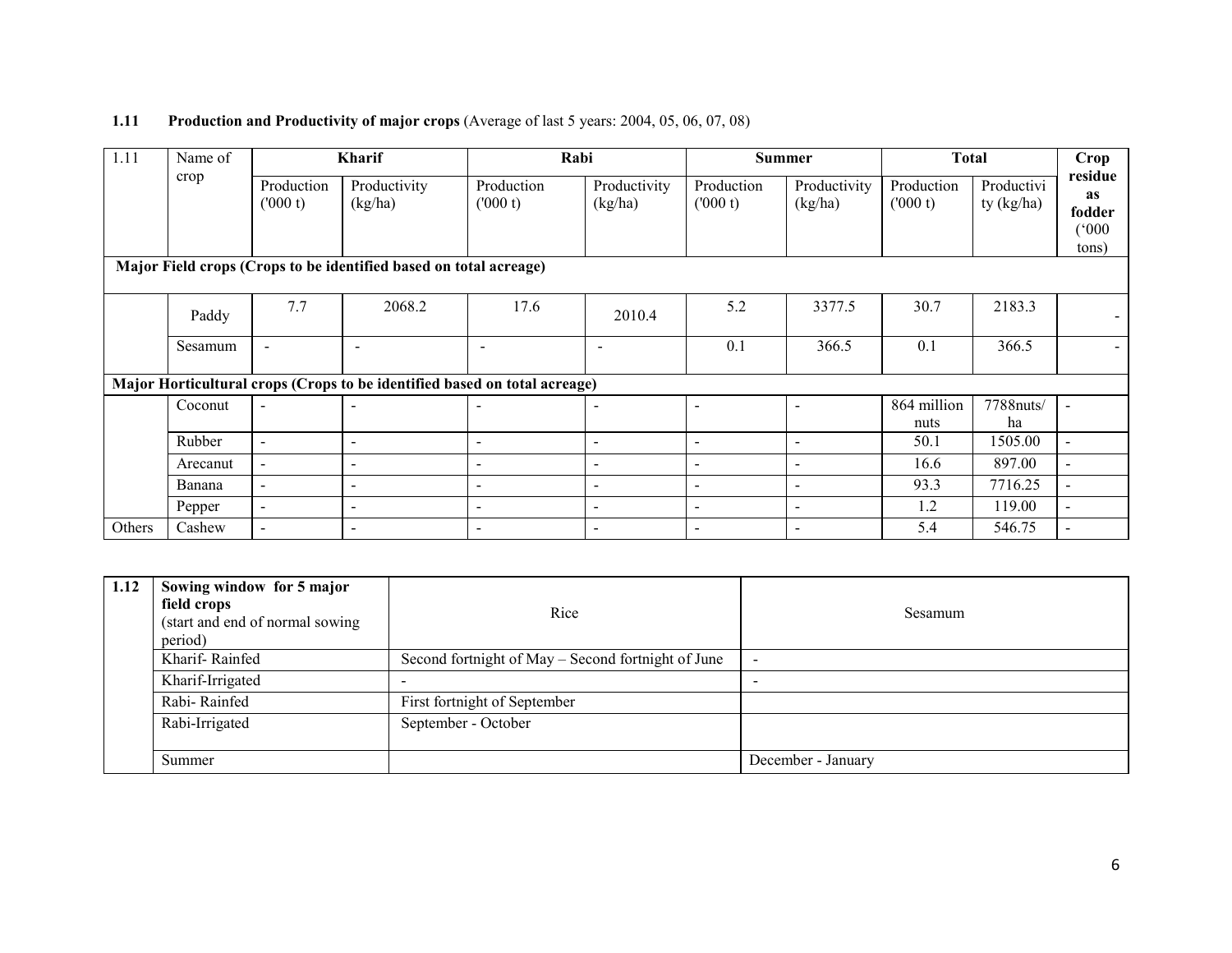| 1.1          | What is the major contingency the district is prone to? (Tick mark and mention years if known during the last |         |               |            |
|--------------|---------------------------------------------------------------------------------------------------------------|---------|---------------|------------|
| $\mathbf{3}$ | 10 year period)                                                                                               | Regular | Occasional    | None       |
|              |                                                                                                               |         |               |            |
|              | Drought                                                                                                       |         | $\sqrt{ }$    |            |
|              |                                                                                                               |         |               |            |
|              | Flood                                                                                                         |         | $\sqrt{ }$    |            |
|              | Cyclone                                                                                                       |         | $\mathcal{N}$ |            |
|              | Hail storm                                                                                                    |         |               | $\sqrt{ }$ |
|              | Heat wave                                                                                                     |         |               |            |
|              | Cold wave                                                                                                     |         |               | $\sqrt{ }$ |
|              | Frost                                                                                                         |         |               | $\sqrt{ }$ |
|              | Sea water intrusion                                                                                           |         | $\sqrt{ }$    |            |
|              | Pests and diseases (specify)                                                                                  |         |               |            |
|              | Others                                                                                                        |         |               |            |

|  | 1.14   Include Digital maps of the district for $\vert$ Location map of district within State as Annexure I $\vert$ | Enclosed: No |
|--|---------------------------------------------------------------------------------------------------------------------|--------------|
|  | Mean annual rainfall as Annexure 2                                                                                  | Enclosed: No |
|  | Soil map as Annexure 3                                                                                              | Enclosed: No |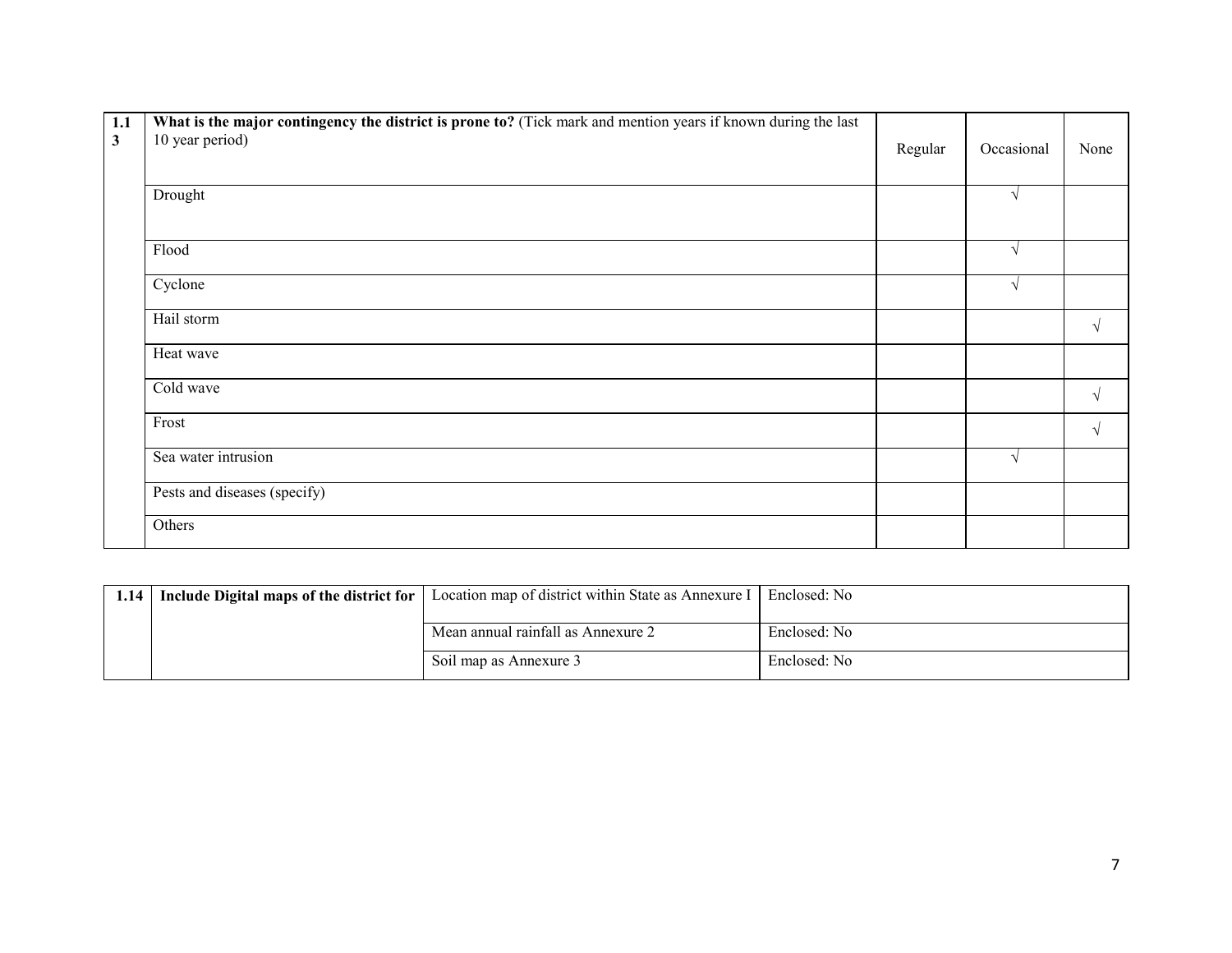#### 2.0 Strategies for weather related contingencies

## 2.1 Drought

#### 2.1.1 Rainfed situation

| Condition                                     |                                                                                                                                                                                         |                             |               | <b>Suggested Contingency measures</b>                                                                                                                                                                                                                            |                                                                                                             |
|-----------------------------------------------|-----------------------------------------------------------------------------------------------------------------------------------------------------------------------------------------|-----------------------------|---------------|------------------------------------------------------------------------------------------------------------------------------------------------------------------------------------------------------------------------------------------------------------------|-------------------------------------------------------------------------------------------------------------|
| <b>Early season</b>                           | <b>Major Farming</b>                                                                                                                                                                    | <b>Normal Crop/cropping</b> | Change in     | <b>Agronomic measures</b>                                                                                                                                                                                                                                        | <b>Remarks</b> on                                                                                           |
| drought (delayed                              | situation                                                                                                                                                                               | system                      | crop/cropping |                                                                                                                                                                                                                                                                  | Implementation                                                                                              |
| onset)                                        |                                                                                                                                                                                         |                             | system        |                                                                                                                                                                                                                                                                  |                                                                                                             |
| Delay by 2 weeks<br>June 3 <sup>rd</sup> week | <b>Triprangode Series</b><br>loamy sand<br>Angadipuram series<br>sandy clay loam<br>Naduvattom series<br>clay loam<br>Mannamkulam<br>series gravelly clay<br>Treble cropped wet<br>land | Rice-Rice-Rice              | No change     | Go for direct seeding in the<br>$\bullet$<br>with<br>Short<br>first<br>crop<br>duration variety like Jyothi.<br>Adopt<br>mat<br>nursery<br>$\bullet$<br>preparation and mechanized<br>transplanting for $2nd$ and $3rd$<br>crop with short duration<br>varieties | The mechanization<br>part can be<br>implemented with<br>District Panchayat<br>and Krishi bhavan<br>projects |
|                                               | <b>Triprangode Series</b>                                                                                                                                                               | Rice-Rice                   | No change     | Direct seeding with the use<br>$\bullet$                                                                                                                                                                                                                         | $-do-$                                                                                                      |
|                                               | loamy sand                                                                                                                                                                              | Rice-Rice-Vegetables        |               | of pre emergent herbicides                                                                                                                                                                                                                                       |                                                                                                             |
|                                               | Angadipuram series                                                                                                                                                                      | Rice-Rice-Sesamum           |               | can be taken up.                                                                                                                                                                                                                                                 |                                                                                                             |
|                                               | sandy clay loam<br>Naduvattom series                                                                                                                                                    |                             |               | Short duration varieties must<br>be chosen for the first crop                                                                                                                                                                                                    |                                                                                                             |
|                                               | clay loam                                                                                                                                                                               |                             |               | Mechanized<br>transplanting                                                                                                                                                                                                                                      |                                                                                                             |
|                                               | Mannamkulam                                                                                                                                                                             |                             |               | and mat nursery preparation                                                                                                                                                                                                                                      |                                                                                                             |
|                                               | series gravelly clay                                                                                                                                                                    |                             |               | can be adopted in all areas                                                                                                                                                                                                                                      |                                                                                                             |
|                                               |                                                                                                                                                                                         |                             |               | except heavy clay soils                                                                                                                                                                                                                                          |                                                                                                             |
|                                               | Double cropped<br>wet lands                                                                                                                                                             |                             |               | Adopt closer spacing and<br>$\bullet$<br>higher dose of N if older                                                                                                                                                                                               |                                                                                                             |
|                                               |                                                                                                                                                                                         |                             |               | seedlings are to be used                                                                                                                                                                                                                                         |                                                                                                             |
|                                               | Triprangode Series                                                                                                                                                                      | Rice-Banana                 |               | Adopt<br>short<br>duration<br>$\bullet$                                                                                                                                                                                                                          | Link with                                                                                                   |
|                                               | loamy sand                                                                                                                                                                              |                             |               | Go for direct<br>varieties:                                                                                                                                                                                                                                      | Panchayats for                                                                                              |
|                                               | Angadipuram series                                                                                                                                                                      |                             |               | sowing of Rice to enable                                                                                                                                                                                                                                         | mechanization                                                                                               |
|                                               | sandy clay loam                                                                                                                                                                         |                             |               | early planting of banana.                                                                                                                                                                                                                                        |                                                                                                             |
|                                               | Naduvattom series                                                                                                                                                                       |                             |               | Mechanized planting can be<br>$\bullet$                                                                                                                                                                                                                          |                                                                                                             |
|                                               | clay loam<br>Mannamkulam                                                                                                                                                                |                             |               | adopted in other than heavy<br>clayey areas                                                                                                                                                                                                                      |                                                                                                             |
|                                               |                                                                                                                                                                                         |                             |               |                                                                                                                                                                                                                                                                  |                                                                                                             |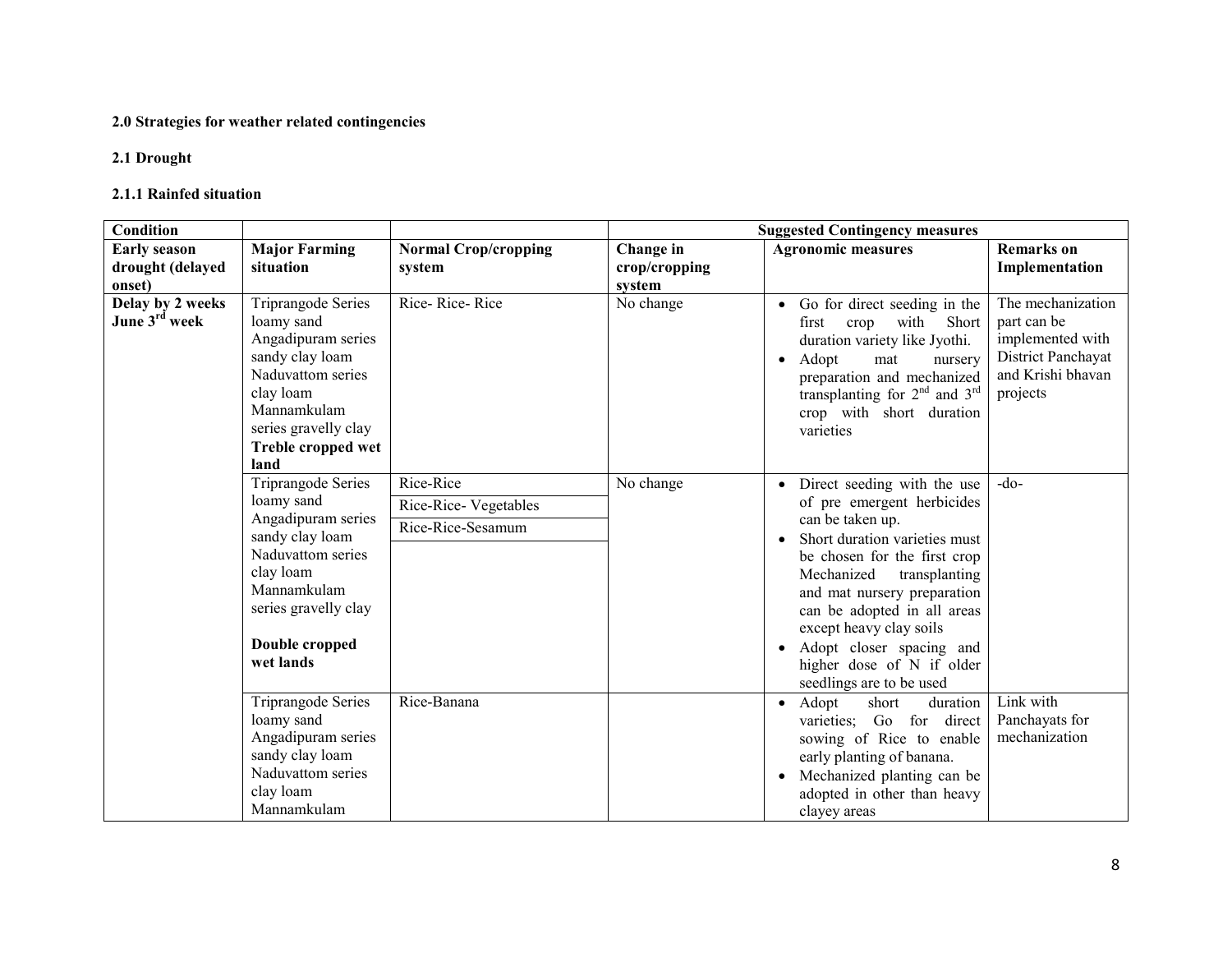| series gravelly clay<br>Single cropped wet<br>lands                                                                                                                                                                        | Rice-Tapioca                                                 |           | $\bullet$<br>$\bullet$<br>$\bullet$ | duration<br>Adopt<br>short<br>for<br>direct<br>Go<br>varieties<br>to enable<br>early<br>sowing<br>planting of Tapioca.<br>Mechanized planting can be<br>adopted in other than heavy<br>clayey areas<br>Select<br>short<br>duration<br>of Tapioca like<br>varieties<br>Vellayani Hraswa | The availability of<br>SD.<br>variety<br>of<br>Tapioca is<br>to be<br>ensured<br>with<br><b>CTCRI</b><br>with<br>Link<br>for<br>Panchayats<br>mechanization |
|----------------------------------------------------------------------------------------------------------------------------------------------------------------------------------------------------------------------------|--------------------------------------------------------------|-----------|-------------------------------------|----------------------------------------------------------------------------------------------------------------------------------------------------------------------------------------------------------------------------------------------------------------------------------------|-------------------------------------------------------------------------------------------------------------------------------------------------------------|
|                                                                                                                                                                                                                            | Rice-Fallow-Pulses<br>Fallow-Fallow-Rice(Typical             |           |                                     | Better to go for late planting<br>medium<br>duration<br>with<br>varieties such as Uma as the<br>second crop season is fallow<br>No measures required as<br>there is no crop during the                                                                                                 | with<br>Linkage<br>Panchayats                                                                                                                               |
|                                                                                                                                                                                                                            | kole lands)                                                  |           |                                     | first two crop seasons                                                                                                                                                                                                                                                                 |                                                                                                                                                             |
| <b>Triprangode Series</b><br>loamy sand<br>Angadipuram series<br>sandy clay loam<br>Naduvattom series<br>clay loam<br>Mannamkulam<br>series gravelly clay<br>Vazhikkadavu series<br>sandy clay loam<br><b>Garden lands</b> | Coconut based homesteads with<br>Arecanut, Banana and Pepper | No change | $\bullet$<br>$\bullet$<br>$\bullet$ | Do mulching with crop<br>residues, dry leaves, etc.<br>Follow<br>Micro<br>sprinkler<br>irrigation.<br>Do organic manuring with<br>vermicompost.                                                                                                                                        | Linked with SHM<br>scheme on micro<br>irrigation                                                                                                            |

| <b>Condition</b> |                                |                      |                    | <b>Suggested Contingency measures</b> |                           |
|------------------|--------------------------------|----------------------|--------------------|---------------------------------------|---------------------------|
| Early            | <b>Major Farming situation</b> | Normal Crop/cropping | Change in          | <b>Agronomic measures</b>             | <b>Remarks</b> on         |
| season           |                                | system               | crop/cropping      |                                       | Implementation            |
| drought          |                                |                      | system             |                                       |                           |
| (delayed         |                                |                      |                    |                                       |                           |
| onset)           |                                |                      |                    |                                       |                           |
| Delay by 4       | Triprangode Series loamy sand  | Rice-Rice-Rice       | No change. But go  | • Wet seeding and sowing of           | Linkage with seed village |
| weeks            | Angadipuram series sandy clay  |                      | for Short duration | pre germinated seeds can              | programme                 |
| July $1st$       | loam                           |                      | varieties in 3     | be done                               |                           |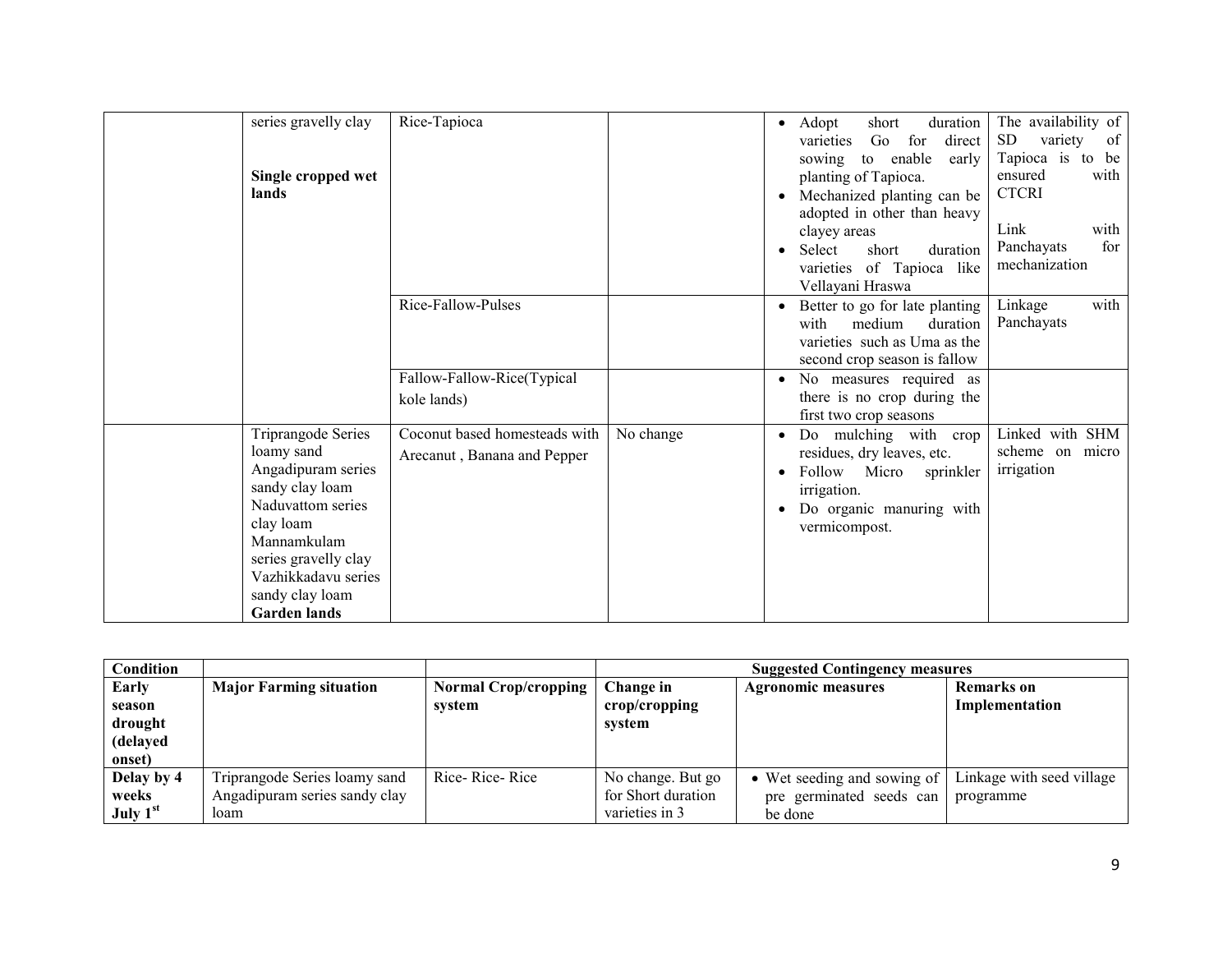| week | Naduvattom series clay loam                                                                                                                                                                                   |                                                                                                 | seasons                                                                                    |                                                                                                                                                                                                                                                                                                                      |                                                                                                                                    |
|------|---------------------------------------------------------------------------------------------------------------------------------------------------------------------------------------------------------------|-------------------------------------------------------------------------------------------------|--------------------------------------------------------------------------------------------|----------------------------------------------------------------------------------------------------------------------------------------------------------------------------------------------------------------------------------------------------------------------------------------------------------------------|------------------------------------------------------------------------------------------------------------------------------------|
|      | Mannamkulam series gravelly<br>clay<br>Treble cropped wet land                                                                                                                                                |                                                                                                 | Medium duration<br>Rice for early<br>second crop+<br>Vegetables                            | • Water, if available from<br>water harvesting structure<br>change in cropping system<br>need not be adopted                                                                                                                                                                                                         | Department schemes on<br>water harvesting can be<br>linked                                                                         |
|      | Triprangode Series loamy sand<br>Angadipuram series sandy clay<br>loam<br>Naduvattom series clay loam<br>Mannamkulam series gravelly<br>clay<br>Double cropped wet lands                                      | Rice-Rice<br>Rice-Rice-Vegetables<br>Rice-Rice-Sesamum                                          | No change<br>Medium duration<br>$Rice + vegetables$<br>Medium duration<br>$Rice + Sesamum$ | · Possible with protective<br>irrigation<br>from<br>water<br>harvesting structures<br>• Do mulching and organic<br>manuring for vegetables<br>· Adopt mechanization for<br>Rice                                                                                                                                      | Department schemes on<br>water harvesting can be<br>linked<br>Department schemes for<br>$mechanization + NREGS$<br>can be utilized |
|      | Triprangode Series loamy sand<br>Angadipuram series sandy clay<br>loam<br>Naduvattom series clay loam<br>Mannamkulam series gravelly<br>clay<br>Single cropped wet lands                                      | Rice-Banana<br>Rice-Tapioca<br>Rice-Fallow-Pulses<br>Fallow-Fallow-<br>Rice(Typical kole lands) | No change<br>No change<br>No change<br>No change                                           | $\bullet$ Go<br>for<br>short duration<br>like<br>paddy<br>Hraswa<br>adopting mechanization<br>$\bullet$ Go<br>for short duration<br>variety of Rice and short<br>duration variety of Tapioca<br>Vellayani Hrawswa<br>$\bullet$ Mulching + selection of<br>short duration and hardy<br>pulses like Greengram          | Panchayat schemes on<br>$mechanization + NREGS$                                                                                    |
|      | Triprangode Series loamy sand<br>Angadipuram series sandy clay<br>loam<br>Naduvattom series clay loam<br>Mannamkulam series gravelly<br>clay<br>Vazhikkadavu series sandy clay<br>loam<br><b>Garden lands</b> | Coconut based<br>homesteads with<br>Arecanut, Banana and<br>Pepper                              | No change                                                                                  | • Adopting<br>mulching<br>practices<br>• Continue micro irrigation<br>till the onset of monsoon<br>• Delay fertilizer application<br>· Adopt copious organic<br>manure application<br>• Apply lime upto about 2<br>meters on the trunk of the<br>coconut palms to protect<br>untimely<br>from<br>high<br>temperature | Department of<br>Agriculture Micro<br>irrigation scheme                                                                            |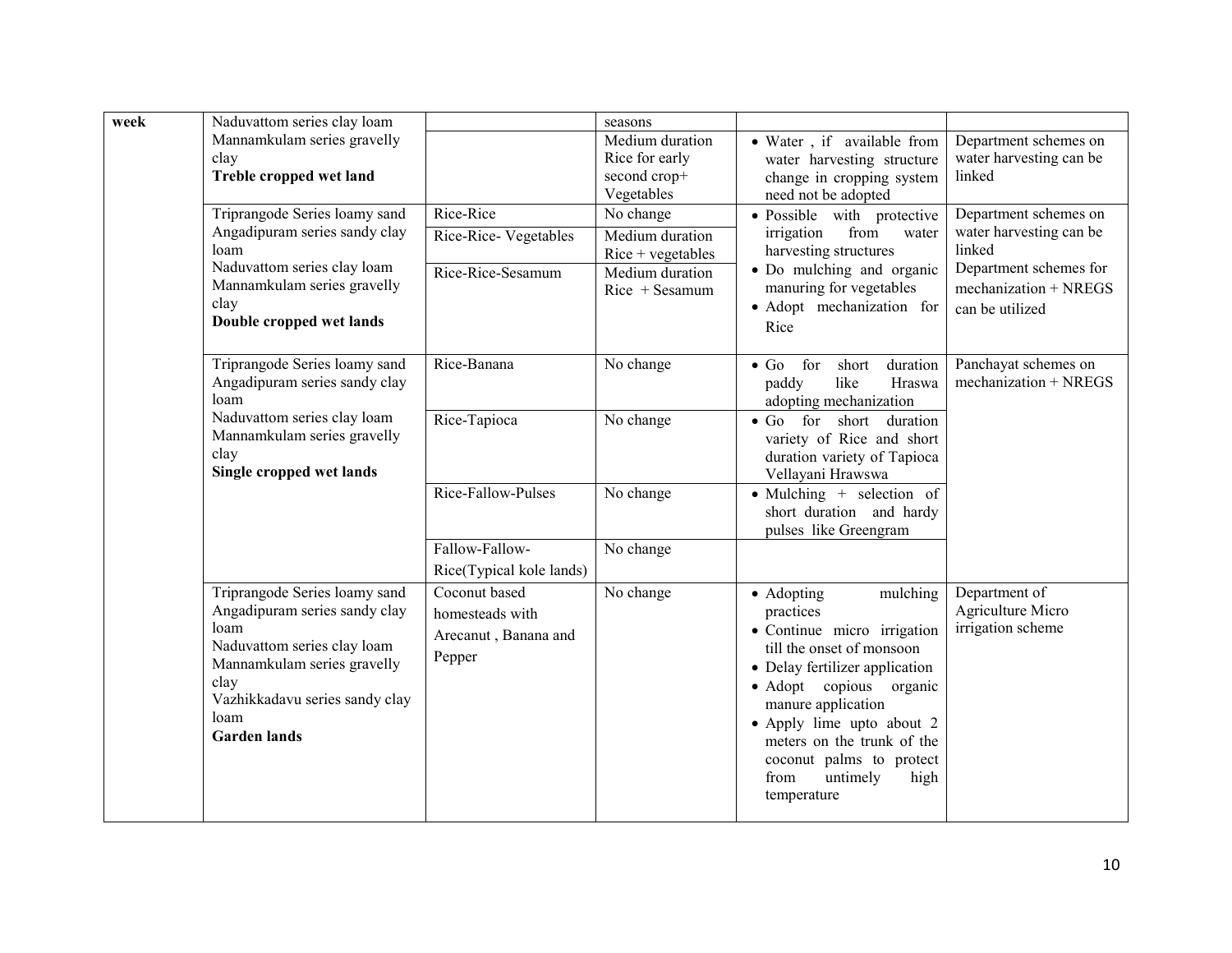| <b>Condition</b> |                                |                             |                  | <b>Suggested Contingency measures</b> |                         |
|------------------|--------------------------------|-----------------------------|------------------|---------------------------------------|-------------------------|
| Early            | <b>Major Farming situation</b> | <b>Normal Crop/cropping</b> | <b>Change in</b> | <b>Agronomic measures</b>             | <b>Remarks</b> on       |
| season           |                                | system                      | crop/cropping    |                                       | Implementation          |
| drought          |                                |                             | system           |                                       |                         |
| (delayed         |                                |                             |                  |                                       |                         |
| onset)           |                                |                             |                  |                                       |                         |
| Delay by 6       |                                | Not Applicable              |                  |                                       | Department schemes on   |
| weeks            |                                |                             |                  |                                       | water harvesting can be |
| July $3rd$       |                                |                             |                  |                                       | utilized                |
| week             |                                |                             |                  |                                       | Linked with Pulses      |
|                  |                                |                             |                  |                                       | scheme of the           |
|                  |                                |                             |                  |                                       | Department of           |
|                  |                                |                             |                  |                                       | Agriculture             |
|                  |                                |                             |                  |                                       |                         |

| Condition                   |                                |               |                | <b>Suggested Contingency measures</b> |                       |
|-----------------------------|--------------------------------|---------------|----------------|---------------------------------------|-----------------------|
| <b>Early season</b>         | <b>Major Farming situation</b> | Normal        | Change in      | <b>Agronomic measures</b>             | Remarks on            |
| drought (delayed            |                                | Crop/cropping | crop/cropping  |                                       | Implementation        |
| onset)                      |                                | system        | system         |                                       |                       |
|                             |                                |               | Not Applicable |                                       | Linkage with district |
| Delay by 8 weeks            |                                |               |                |                                       | panchayath and Dept   |
|                             |                                |               |                |                                       | schemes on micro      |
| August 1 <sup>st</sup> week |                                |               |                |                                       | irrigation            |

| Condition                                                                                      |                                                                                                          |                |                                                                      | <b>Suggested Contingency measures</b>                                                 |                                                                       |
|------------------------------------------------------------------------------------------------|----------------------------------------------------------------------------------------------------------|----------------|----------------------------------------------------------------------|---------------------------------------------------------------------------------------|-----------------------------------------------------------------------|
| Early season                                                                                   | <b>Major Farming situation</b>                                                                           | <b>Normal</b>  | Crop management                                                      | Soil nutrient & moisture                                                              | <b>Remarks</b> on                                                     |
| drought (Normal                                                                                |                                                                                                          | Crop/cropping  |                                                                      | conservation measures                                                                 | Implementation                                                        |
| onset)                                                                                         |                                                                                                          | system         |                                                                      |                                                                                       |                                                                       |
| <b>Normal onset</b><br>followed by 15-<br>20 days dry spell<br>after sowing<br>leading to poor | Triprangode Series loamy<br>sand<br>Angadipuram series sandy<br>clay loam<br>Naduvattom series clay loam | Rice-Rice-Rice | Give<br>saving<br>life<br>irrigation<br>using<br>harvested<br>water. | • Apply bulky organic<br>manures.<br>• Restrict irrigation to critical<br>stages only | Link with Lift irrigation<br>scheme of Minor<br>irrigation Department |
| germination/crop<br>stand etc.                                                                 | Mannamkulam series<br>gravelly clay<br>Treble cropped wet land                                           |                | Application of P and<br>K as basal, Reduce<br>N dose                 |                                                                                       |                                                                       |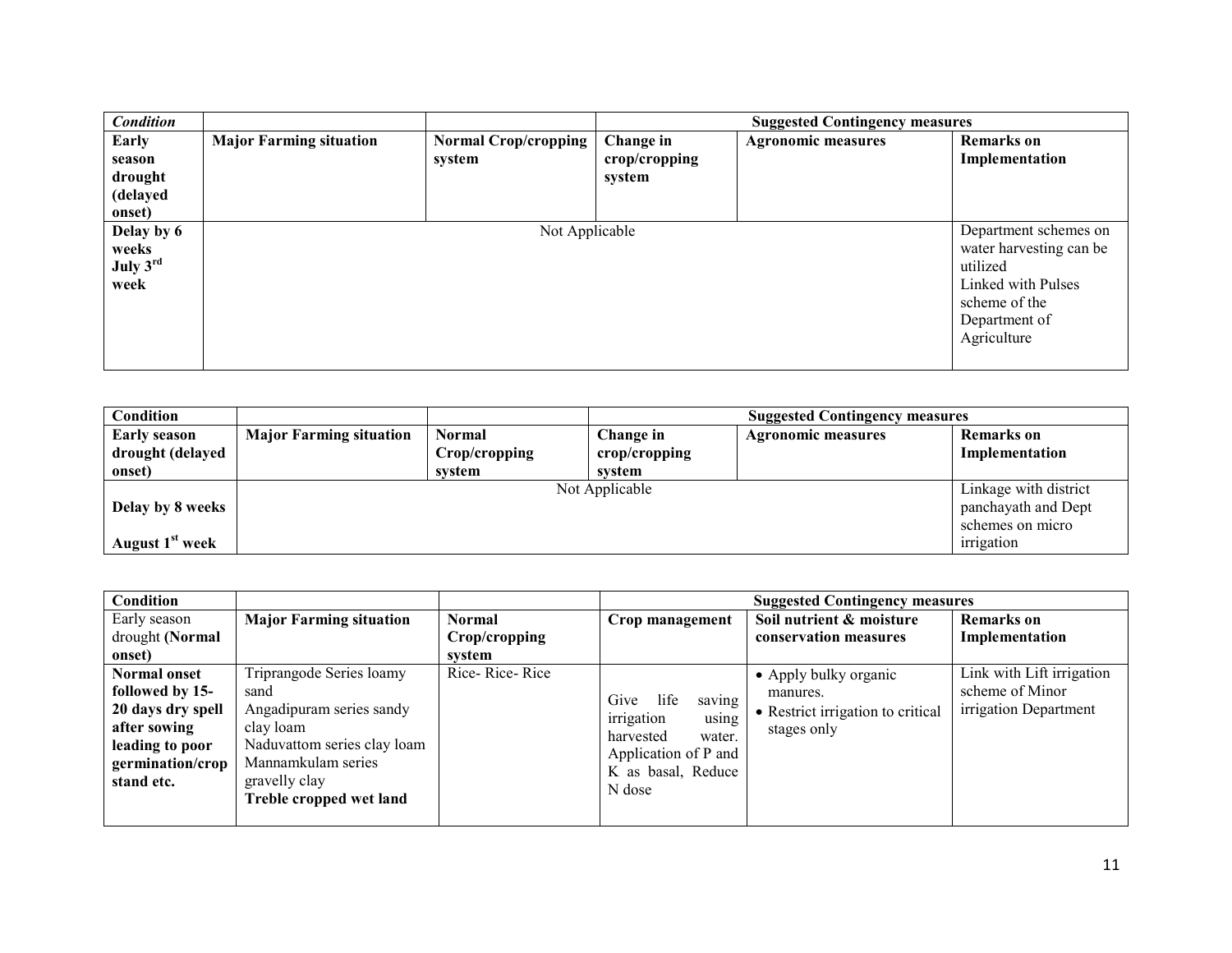| Triprangode Series loamy<br>sand<br>Angadipuram series sandy<br>clay loam<br>Naduvattom series clay loam                       | Rice-Rice            | Give life saving<br>irrigation using<br>harvested water.<br>Application of P and<br>K as basal, Reduce<br>N dose                                                  |                                                                               |  |
|--------------------------------------------------------------------------------------------------------------------------------|----------------------|-------------------------------------------------------------------------------------------------------------------------------------------------------------------|-------------------------------------------------------------------------------|--|
| Mannamkulam series<br>gravelly clay<br>Double cropped wet lands                                                                | Rice-Rice-Vegetables | Select short duration<br>varieties for second<br>crop<br>Follow micro<br>irrigation and<br>mulching for<br>vegetables.<br>Foliar application of<br>nutrients.     |                                                                               |  |
|                                                                                                                                | Rice-Rice-Sesamum    | Select short duration<br>varieties for second<br>crop.<br>Select varieties like<br>Thilak for third<br>crop. Foliar<br>application of<br>nutrients can be<br>done |                                                                               |  |
| Triprangode Series loamy<br>sand<br>Angadipuram series sandy<br>clay loam<br>Naduvattom series clay loam<br>Mannamkulam series | Rice-Banana          | Give<br>life<br>saving<br>irrigation<br>using<br>harvested<br>water.<br>Application of P and<br>K as basal, Reduce<br>N dose.                                     | • Apply bulky organic<br>manures. Mulching and<br>micro irrigation for banana |  |
| gravelly clay<br>Single cropped wet lands                                                                                      | Rice-Tapioca         | Give life saving<br>irrigation using<br>harvested water.<br>Application of P and<br>K as basal, Reduce<br>N dose                                                  | • Apply bulky organic<br>manures.                                             |  |
|                                                                                                                                | Rice-Fallow-Pulses   | Give irrigation at<br>critical stages of the<br>crop                                                                                                              |                                                                               |  |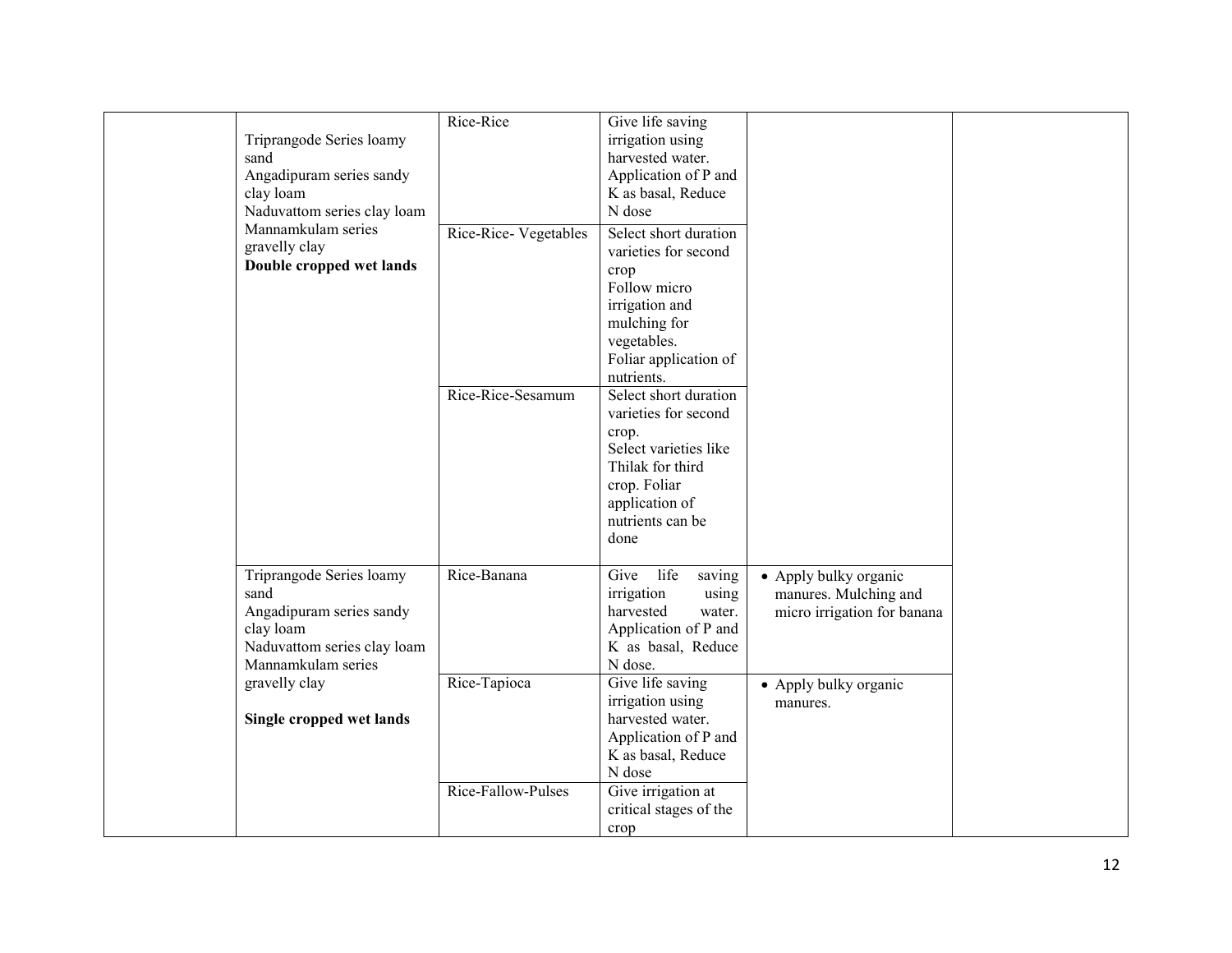| Triprangode Series loamy                                                                                                                                                             | Fallow-Fallow-<br>Rice(Typical kole<br>lands)<br>Coconut based | <i>Insitu</i> green                         | • Husk burial, mulching,          |
|--------------------------------------------------------------------------------------------------------------------------------------------------------------------------------------|----------------------------------------------------------------|---------------------------------------------|-----------------------------------|
| sand<br>Angadipuram series sandy<br>clay loam<br>Naduvattom series clay loam<br>Mannamkulam series<br>gravelly clay<br>Vazhikkadavu series sandy<br>clay loam<br><b>Garden lands</b> | homesteads with<br>Arecanut, Banana and<br>Pepper              | manuring and<br>vermicompost<br>application | intercropping with cover<br>crops |

| Condition                                                                                              |                                                                                                                                                                            |                                                            |                                                                                                                                                                                                                           | <b>Suggested Contingency measures</b>                                           |                                     |
|--------------------------------------------------------------------------------------------------------|----------------------------------------------------------------------------------------------------------------------------------------------------------------------------|------------------------------------------------------------|---------------------------------------------------------------------------------------------------------------------------------------------------------------------------------------------------------------------------|---------------------------------------------------------------------------------|-------------------------------------|
| Mid season<br>drought (long<br>dry spell,<br>consecutive 2<br>weeks rainless<br>$(>2.5$ mm)<br>period) | <b>Major Farming situation</b>                                                                                                                                             | Normal<br>Crop/cropping<br>system                          | Crop management                                                                                                                                                                                                           | Soil nutrient & moisture<br>conservation measures                               | <b>Remarks</b> on<br>Implementation |
| At vegetative<br>stage                                                                                 | Triprangode Series loamy<br>sand<br>Angadipuram series sandy<br>clay loam<br>Naduvattom series clay loam<br>Mannamkulam series gravelly<br>clay<br>Treble cropped wet land | Rice-Rice-Rice                                             | Foliar application of<br>Urea 2% at 2 weeks<br>interval.<br>Under<br>semidry<br>wherein<br>situation.<br>already<br>sowing is<br>practice<br>over.<br>thinning<br>of<br>crop<br>stand, reduce plant<br>population and use | Application of P and K as basal<br>Reduce N dose.                               | Link with Dept.<br>Schemes, NREGS   |
|                                                                                                        | Triprangode Series loamy<br>sand<br>Angadipuram series sandy<br>clay loam<br>Naduvattom series clay loam<br>Mannamkulam series gravelly                                    | Rice-Rice<br>Rice-Rice-<br>Vegetables<br>Rice-Rice-Sesamum | the<br>biomass<br>as<br>mulch<br>Life<br>saving<br>with<br>irrigation<br>available water.                                                                                                                                 | Application of P and K as basal,<br>Reduce N dose.<br>Mulching, microirrigation |                                     |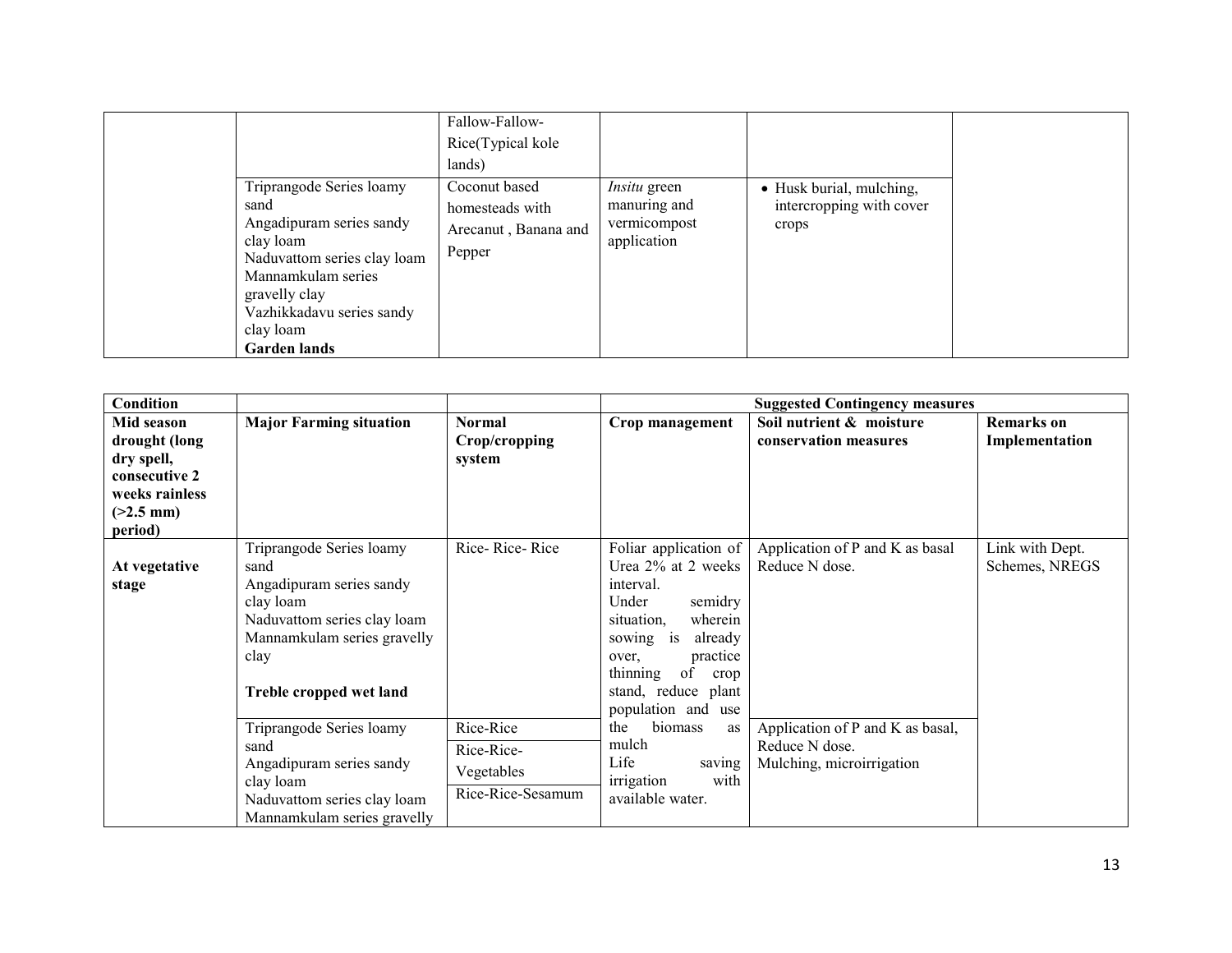| clay<br>Double cropped wet lands                                                                                                                                                                                 |                                                                                                    |                           |  |
|------------------------------------------------------------------------------------------------------------------------------------------------------------------------------------------------------------------|----------------------------------------------------------------------------------------------------|---------------------------|--|
| Triprangode Series loamy<br>sand<br>Angadipuram series sandy<br>clay loam<br>Naduvattom series clay loam<br>Mannamkulam series gravelly<br>clay<br>Single cropped wet lands                                      | Rice-Banana<br>Rice-Tapioca<br>Rice-Fallow-Pulses<br>Fallow-Fallow-<br>Rice(Typical kole<br>lands) |                           |  |
| Triprangode Series loamy<br>sand<br>Angadipuram series sandy<br>clay loam<br>Naduvattom series clay loam<br>Mannamkulam series gravelly<br>clay<br>Vazhikkadavu series sandy<br>clay loam<br><b>Garden lands</b> | Coconut based<br>homesteads with<br>Arecanut, Banana<br>and Pepper                                 | Life saving<br>irrigation |  |

| Condition         |                                       |                | <b>Suggested Contingency measures</b> |                         |                   |  |
|-------------------|---------------------------------------|----------------|---------------------------------------|-------------------------|-------------------|--|
| Mid season        | <b>Major Farming situation</b>        | Normal         | Crop management                       | Soil nutrient &         | <b>Remarks</b> on |  |
| drought (long dry |                                       | Crop/cropping  |                                       | moisture                | Implementation    |  |
| spell)            |                                       | system         |                                       | conservation            |                   |  |
|                   |                                       |                |                                       | measures                |                   |  |
|                   | <b>Series</b><br>Triprangode<br>loamy | Rice-Rice-Rice | If the Rice crop fails it can         | Mulching,<br>micro      | SHM, RKVY, NREGS, |  |
| At flowering/     | sand                                  |                | be cut and converted to use           | irrigation.<br>Do       | Dept. schemes     |  |
| fruiting stage    | series<br>Angadipuram<br>sandy        |                | as fodder/silage. Wherever            | frequent<br>application |                   |  |
|                   | clay loam                             |                | possible provide life saving          | of low dose of N        |                   |  |
|                   | Naduvattom series clay loam           |                | irrigation                            |                         |                   |  |
|                   | Mannamkulam series gravelly           |                |                                       |                         |                   |  |
|                   | clay                                  |                |                                       |                         |                   |  |
|                   |                                       |                |                                       |                         |                   |  |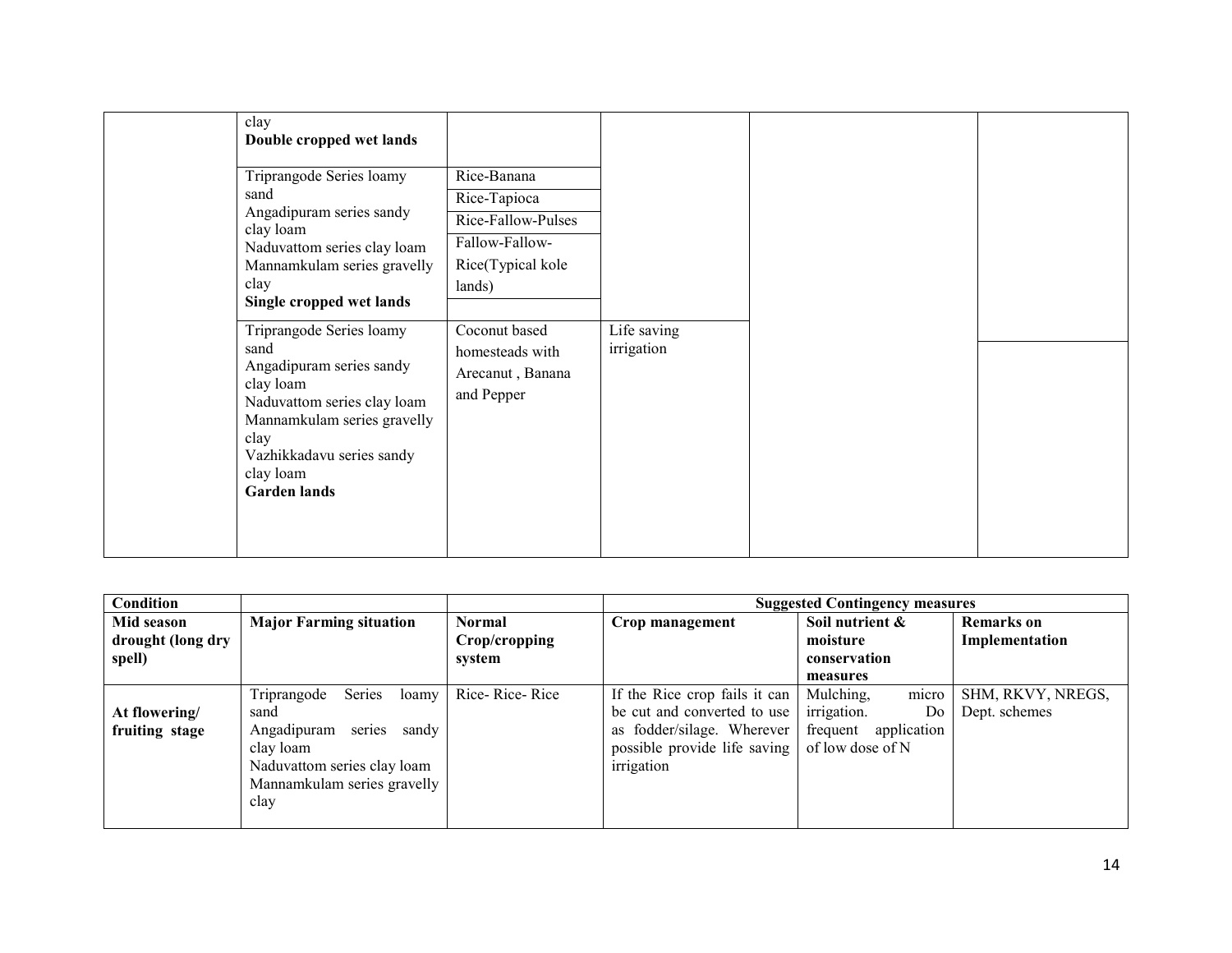| Treble cropped wet land                                                                                                                                                           |                                                                                                 |                                                        |                                                            |                             |  |
|-----------------------------------------------------------------------------------------------------------------------------------------------------------------------------------|-------------------------------------------------------------------------------------------------|--------------------------------------------------------|------------------------------------------------------------|-----------------------------|--|
| Triprangode<br>Series<br>loamy<br>sand<br>Angadipuram series sandy<br>clay loam<br>Naduvattom series clay loam<br>Mannamkulam series gravelly<br>clay                             | Rice-Rice<br>Rice-Rice-<br>Vegetables<br>Rice-Rice-Sesamum                                      |                                                        |                                                            |                             |  |
| Double cropped wet lands                                                                                                                                                          |                                                                                                 |                                                        |                                                            |                             |  |
| Series<br>Triprangode<br>loamy<br>sand<br>Angadipuram series sandy<br>clay loam<br>Naduvattom series clay loam<br>Mannamkulam series gravelly<br>clay                             | Rice-Banana<br>Rice-Tapioca<br>Rice-Fallow-Pulses<br>Fallow-Fallow-Rice<br>(Typical kole lands) |                                                        |                                                            |                             |  |
| Single cropped wet lands<br>Triprangode<br>Series<br>loamy<br>sand<br>Angadipuram series sandy<br>clay loam<br>Naduvattom series clay loam<br>Mannamkulam series gravelly<br>clay | Coconut based<br>homesteads with<br>Arecanut, Banana<br>and Pepper                              | Life saving irrigation, Husk<br>burial, cover cropping | Mulching,<br>irrigation.<br>Do<br>application<br>dose of N | micro<br>frequent<br>of low |  |
| Vazhikkadavu series sandy<br>clay loam<br><b>Garden lands</b>                                                                                                                     |                                                                                                 |                                                        |                                                            |                             |  |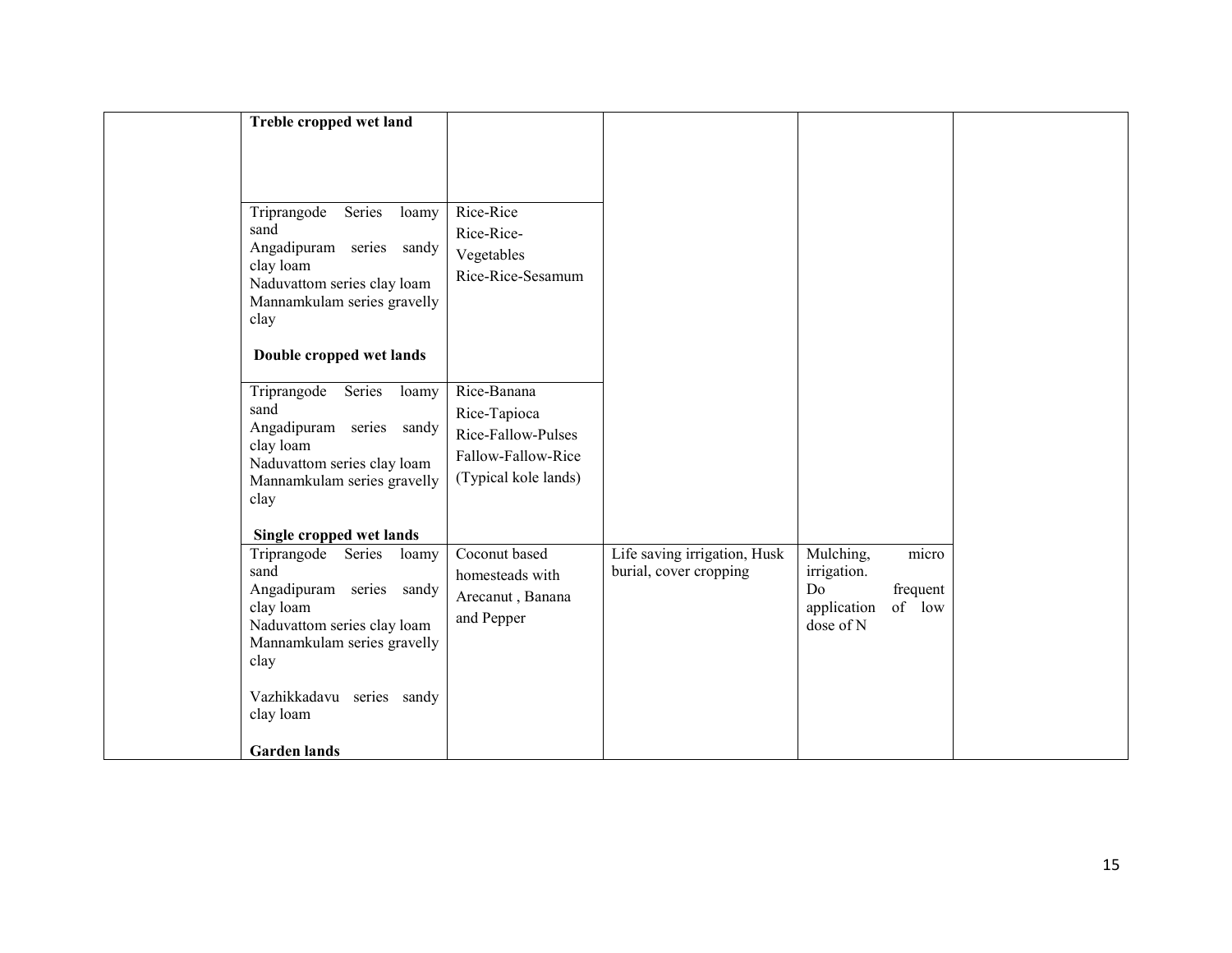| Condition                  |                                                                                                                                                                                                          |                                                                                     | <b>Suggested Contingency measures</b>                                                                           |                                                                                                                                                              |                                                                                                                                        |  |
|----------------------------|----------------------------------------------------------------------------------------------------------------------------------------------------------------------------------------------------------|-------------------------------------------------------------------------------------|-----------------------------------------------------------------------------------------------------------------|--------------------------------------------------------------------------------------------------------------------------------------------------------------|----------------------------------------------------------------------------------------------------------------------------------------|--|
| <b>Terminal</b><br>drought | <b>Major Farming situation</b>                                                                                                                                                                           | <b>Normal</b><br>Crop/cropping<br>system                                            | Crop management                                                                                                 | Rabi Crop planning                                                                                                                                           | <b>Remarks</b> on<br>Implementation                                                                                                    |  |
|                            | Triprangode Series loamy sand<br>Angadipuram series sandy clay<br>loam<br>Naduvattom series clay loam<br>Mannamkulam series gravelly<br>clay<br>Treble cropped wet land<br>Triprangode Series loamy sand | Rice-Rice-Rice<br>Rice-Rice                                                         | Give life saving irrigation<br>If the Rice crop fails it can<br>be cut and converted to use<br>as fodder/silage | • Use short duration<br>varieties for $2nd$<br>crop<br>· Maintain the soil<br>sub-saturated<br>in<br>condition, follow<br>alternate<br>drying<br>and wetting | Linked<br>with<br>minor<br>irrigation Department for<br>pumping water from Lift<br>irrigation schemes                                  |  |
| loam<br>clay               | Angadipuram series sandy clay<br>Naduvattom series clay loam<br>Mannamkulam series gravelly<br>Double cropped wet lands<br>Triprangode Series loamy sand                                                 | Rice-Rice-<br>Vegetables<br>Rice-Rice-Sesamum<br>Rice-Banana                        | Adopt mulching and micro<br>irrigation for vegetables                                                           | $\bullet$ 2 <sup>nd</sup> crop of Rice<br>can be skipped so<br>that the vegetables<br>can start early                                                        | Link<br>with<br>Micro<br>irrigation,<br>water<br>harvesting<br>and<br>seed<br>supply schemes of the<br>of<br>Department<br>Agriculture |  |
|                            | Angadipuram series sandy clay<br>loam<br>Naduvattom series clay loam<br>Mannamkulam series gravelly<br>clay<br>Single cropped wet lands                                                                  | Rice-Tapioca<br>Rice-Fallow-Pulses<br>Fallow-Fallow-<br>Rice(Typical kole<br>lands) | Adopt micro irrigation for<br>banana and vegetables                                                             | • Banana<br>and<br>Tapioca can be<br>intercropped with<br>in<br>cowpea<br>the<br>initial 3 months                                                            |                                                                                                                                        |  |
|                            | Triprangode Series loamy sand<br>Angadipuram series sandy clay<br>loam<br>Naduvattom series clay loam<br>Mannamkulam series gravelly<br>clay<br>Vazhikkadavu series sandy<br>clay loam                   | Coconut based<br>homesteads with<br>Arecanut, Banana<br>and Pepper                  | Continue<br>mulching<br>with<br>practices<br>crop<br>residues, dry leaves, etc. for<br>coconut                  | • Arecanut, Banana<br>and Pepper have<br>be<br>given<br>to<br>mulching                                                                                       |                                                                                                                                        |  |
|                            | <b>Garden</b> lands                                                                                                                                                                                      |                                                                                     |                                                                                                                 |                                                                                                                                                              |                                                                                                                                        |  |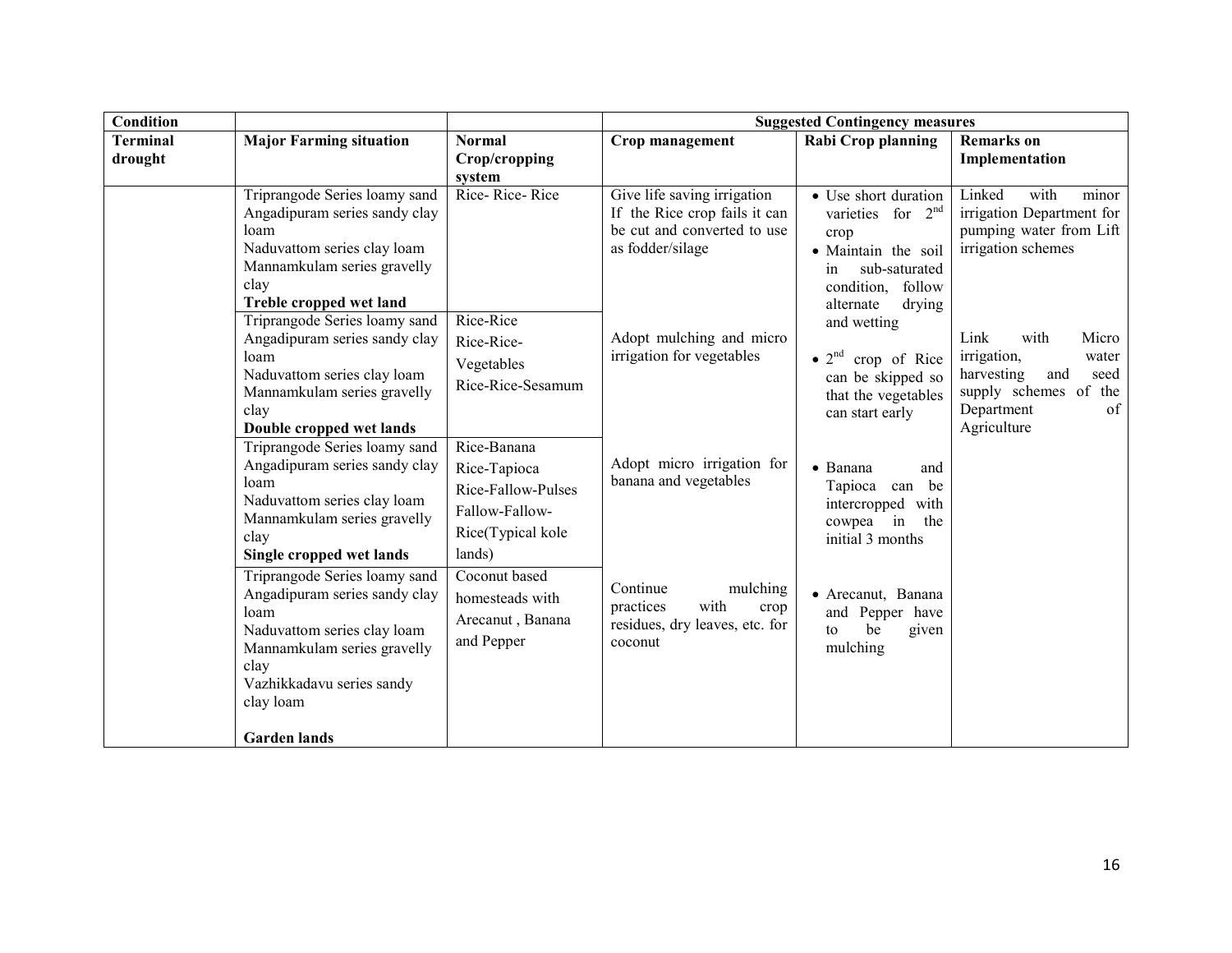#### 2.1.2 Irrigated situation

| Condition                                                       |                                                                                                                                                                                                       |                                                            | <b>Suggested Contingency measures</b> |                                                                                                                           |                                                                       |
|-----------------------------------------------------------------|-------------------------------------------------------------------------------------------------------------------------------------------------------------------------------------------------------|------------------------------------------------------------|---------------------------------------|---------------------------------------------------------------------------------------------------------------------------|-----------------------------------------------------------------------|
|                                                                 | <b>Major Farming situation</b>                                                                                                                                                                        | <b>Normal</b>                                              | Change in crop/cropping               | <b>Agronomic measures</b>                                                                                                 | <b>Remarks</b> on                                                     |
|                                                                 |                                                                                                                                                                                                       | Crop/cropping                                              | system                                |                                                                                                                           | Implementation                                                        |
| Delayed release<br>of water in canals<br>due to low<br>rainfall | Series<br>Triprangode<br>loamy<br>sand<br>Angadipuram<br>series<br>sandy<br>clay loam<br>Naduvattom series clay loam<br>Mannamkulam series gravelly<br>clay                                           | system<br>Rice-Rice-Rice                                   | Rice-sesame/pulses                    | • Avoid<br>till<br>transplanting<br>sufficient water is<br>received.<br>$\bullet$ Follow<br>stress<br>irrigation schedule | Linked with NREGS for<br>cropping activities of<br>Sesamum and pulses |
|                                                                 | Treble cropped wetland<br>Triprangode Series loamy<br>sand<br>Angadipuram series sandy<br>clay loam<br>Naduvattom series clay loam<br>Mannamkulam series gravelly<br>clay<br>Double cropped wet lands | Rice-Rice<br>Rice-Rice-<br>Vegetables<br>Rice-Rice-Sesamum |                                       | as per package.<br>$\bullet$ Exploit<br>harvested<br>water                                                                |                                                                       |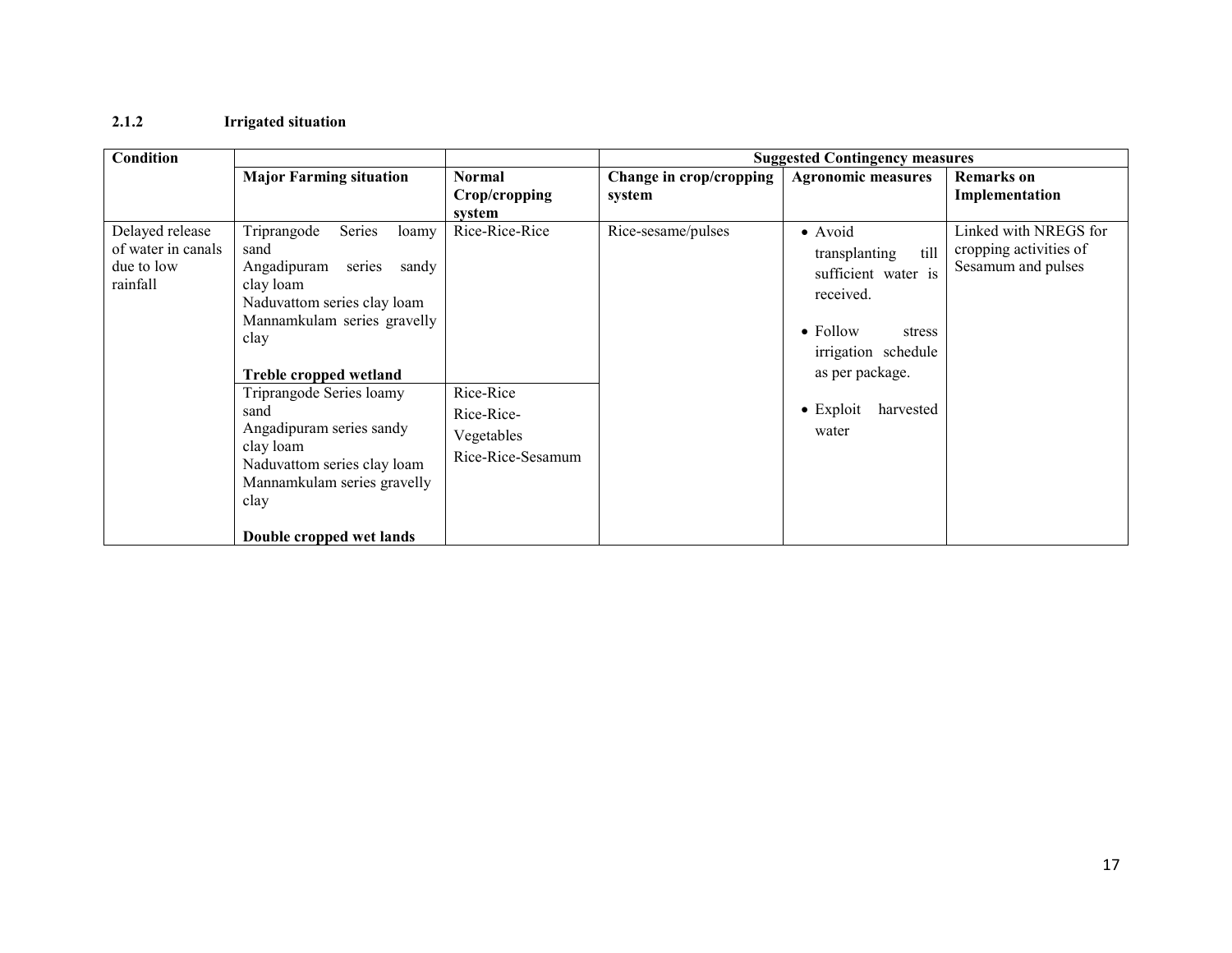| <b>Condition</b>                                                |                                                                                                                                                                          |                                                                | <b>Suggested Contingency measures</b>                  |                                                                                                                                                                                                                                                                                                                                                                                                                                                                                 |                                     |  |
|-----------------------------------------------------------------|--------------------------------------------------------------------------------------------------------------------------------------------------------------------------|----------------------------------------------------------------|--------------------------------------------------------|---------------------------------------------------------------------------------------------------------------------------------------------------------------------------------------------------------------------------------------------------------------------------------------------------------------------------------------------------------------------------------------------------------------------------------------------------------------------------------|-------------------------------------|--|
|                                                                 | <b>Major Farming situation</b>                                                                                                                                           | <b>Normal</b><br>Crop/cropping<br>system                       | Change in<br>crop/cropping<br>system                   | <b>Agronomic measures</b>                                                                                                                                                                                                                                                                                                                                                                                                                                                       | <b>Remarks</b> on<br>Implementation |  |
| Limited release of<br>water in canals<br>due to low<br>rainfall | Triprangode Series loamy sand<br>Angadipuram series sandy<br>clay loam<br>Naduvattom series clay loam<br>Mannamkulam series gravelly<br>clay<br>Treble cropped wetland   | Rice-Rice-Rice                                                 | Rice (short)<br>duration) -<br>hardy<br>pulses/Sesamum | • Irrigation at critical stages only.<br>• Raising community nursery<br>• Cultivation of drought<br>tolerant<br>varieties<br>like<br>Vaisakh,<br>Swarnaprabha, etc<br>• If irrigation water is available at<br>later stage and transplanting is<br>delayed adopt closer spacing,<br>increase the number of seedlings to<br>3-4 numbers/hill and give additional<br>$N$ (a) 5 Kg/ha<br>• Bund planting/ Fringe cropping with<br>vegetables such as cowpea can also<br>be adopted |                                     |  |
|                                                                 | Triprangode Series loamy sand<br>Angadipuram series sandy<br>clay loam<br>Naduvattom series clay loam<br>Mannamkulam series gravelly<br>clay<br>Double cropped wet lands | Rice-Rice<br>Rice-Rice-<br>Vegetables<br>Rice-Rice-<br>Sesamum | Rice (short)<br>duration) -<br>hardy<br>pulses/Sesamum | Irrigation at critical stages only.                                                                                                                                                                                                                                                                                                                                                                                                                                             |                                     |  |

| <b>Condition</b> |                                |                |                         | <b>Suggested Contingency measures</b> |                        |  |
|------------------|--------------------------------|----------------|-------------------------|---------------------------------------|------------------------|--|
|                  | <b>Major Farming situation</b> | <b>Normal</b>  | Change in crop/cropping | <b>Agronomic measures</b>             | <b>Remarks</b> on      |  |
|                  |                                | Crop/cropping  | system                  |                                       | Implementation         |  |
|                  |                                | svstem         |                         |                                       |                        |  |
| Non release of   | Triprangode Series loamy       | Rice-Rice-Rice | Rice-pulses/sesame      | Follow mulching                       | Dept. scheme on pulses |  |
| water in canals  | sand                           |                |                         | practices,                            | and micro irrigation   |  |
| under delayed    | Angadipuram series sandy       |                |                         | Adopt micro                           |                        |  |
| onset of monsoon | clay loam                      |                |                         | irrigation for                        |                        |  |
| in catchment     | Naduvattom series clay loam    |                |                         | rabi/summer crop                      |                        |  |
|                  | Mannamkulam series gravelly    |                |                         |                                       |                        |  |
|                  | clay                           |                |                         |                                       |                        |  |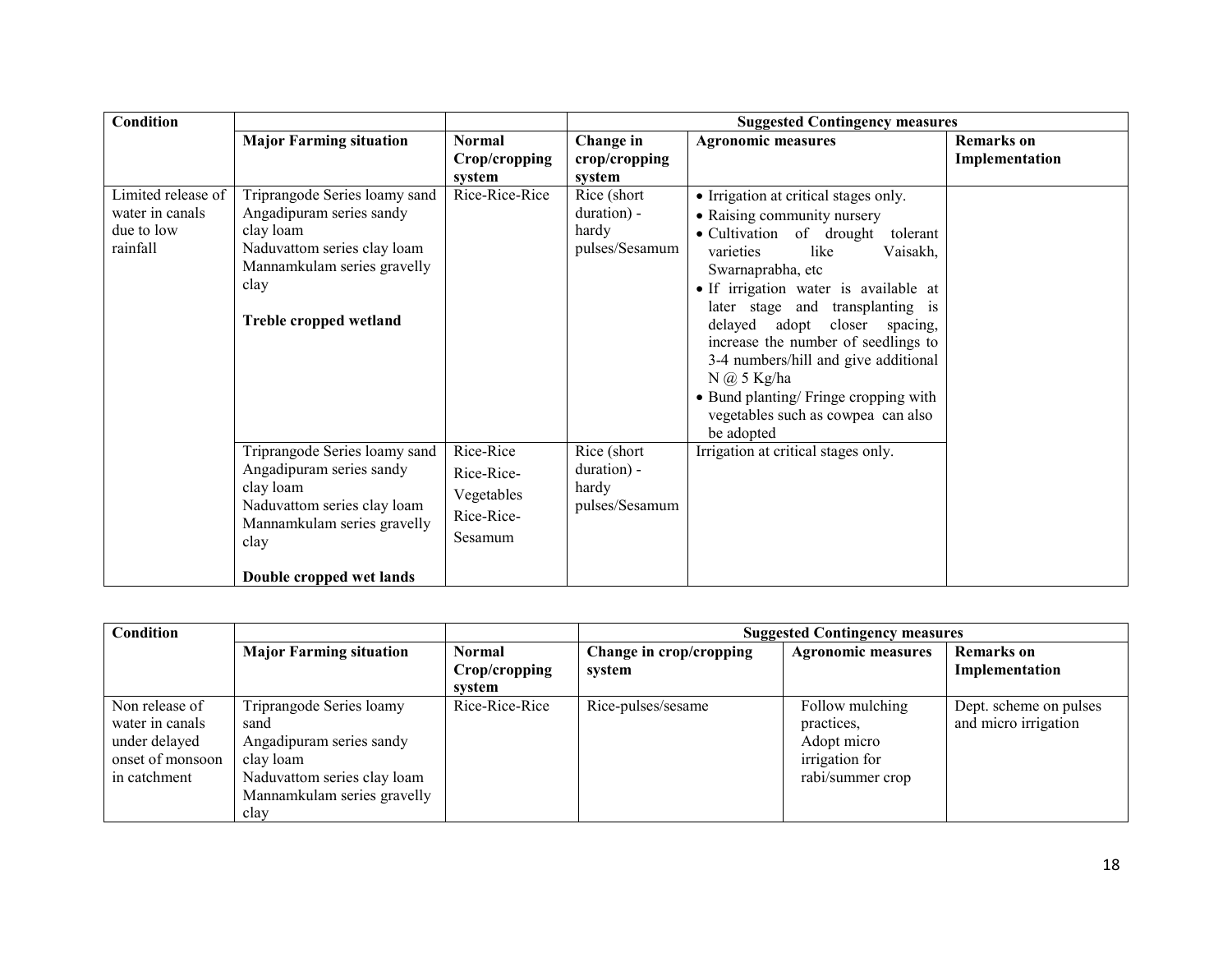| Condition |                                                                                                                                                                                                       |                                                                |                                                                     | <b>Suggested Contingency measures</b>                                                                |                                                |
|-----------|-------------------------------------------------------------------------------------------------------------------------------------------------------------------------------------------------------|----------------------------------------------------------------|---------------------------------------------------------------------|------------------------------------------------------------------------------------------------------|------------------------------------------------|
|           | <b>Major Farming situation</b>                                                                                                                                                                        | <b>Normal</b><br>Crop/cropping<br>system                       | Change in crop/cropping<br>system                                   | <b>Agronomic measures</b>                                                                            | <b>Remarks</b> on<br>Implementation            |
|           | Treble cropped wetland<br>Triprangode Series loamy<br>sand<br>Angadipuram series sandy<br>clay loam<br>Naduvattom series clay loam<br>Mannamkulam series gravelly<br>clay<br>Double cropped wet lands | Rice-Rice<br>Rice-Rice-<br>Vegetables<br>Rice-Rice-<br>Sesamum | Use short duration varieties<br>for Rice, vegetables and<br>Sesamum | Follow mulching<br>practices for<br>vegetables,<br>Adopt micro<br>irrigation for<br>rabi/summer crop | Dept. scheme on pulses<br>and micro irrigation |

| Condition                                                      |                                                                                                                                                                             |                                                                |                                   | <b>Suggested Contingency measures</b>                                                        |                                                                     |
|----------------------------------------------------------------|-----------------------------------------------------------------------------------------------------------------------------------------------------------------------------|----------------------------------------------------------------|-----------------------------------|----------------------------------------------------------------------------------------------|---------------------------------------------------------------------|
|                                                                | <b>Major Farming situation</b>                                                                                                                                              | <b>Normal</b><br>Crop/cropping<br>system                       | Change in crop/cropping<br>system | <b>Agronomic measures</b>                                                                    | <b>Remarks</b> on<br>Implementation                                 |
| Insufficient<br>groundwater<br>recharge due to<br>low rainfall | Treble cropped wet lands<br>Triprangode Series loamy<br>sand<br>Angadipuram series sandy<br>clay loam<br>Naduvattom series clay loam<br>Mannamkulam series gravelly         | Rice-Rice-Rice                                                 | Rice-Rice-Sesame                  | Check dams,<br>Percolation pits, Rain<br>water harvesting,<br>Water conservation<br>measures | Water harvesting and<br>micro irrigation schemes<br>of dept., NREGS |
|                                                                | Triprangode Series loamy<br>sand<br>Angadipuram series sandy<br>clay loam<br>Naduvattom series clay loam<br>Mannamkulam series gravelly<br>clay<br>Double cropped wet lands | Rice-Rice<br>Rice-Rice-<br>Vegetables<br>Rice-Rice-<br>Sesamum | Rice-pulses/sesame                |                                                                                              |                                                                     |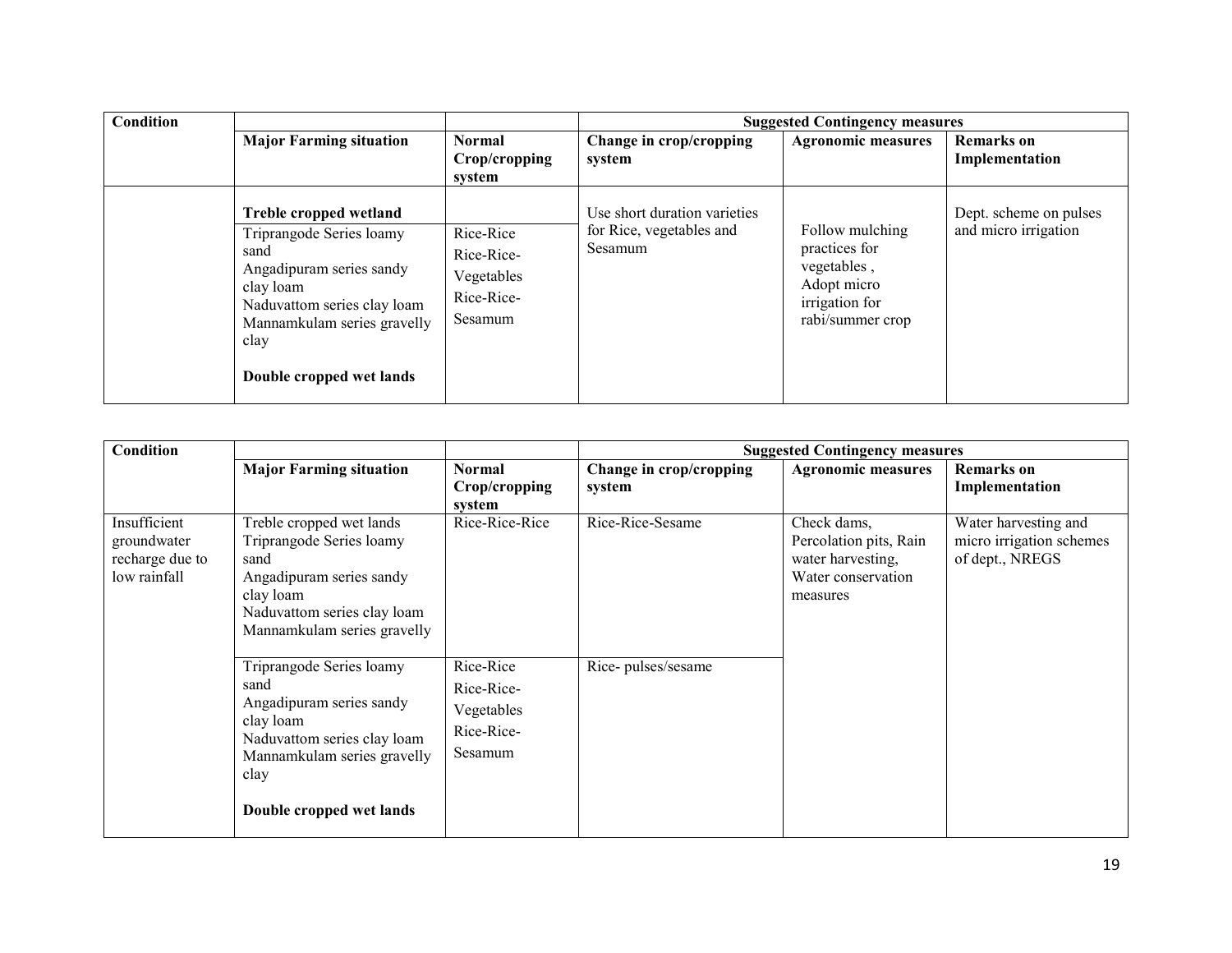| <b>Condition</b>                                                             |                                |                   |                               | <b>Suggested Contingency measures</b> |                   |
|------------------------------------------------------------------------------|--------------------------------|-------------------|-------------------------------|---------------------------------------|-------------------|
|                                                                              | <b>Major Farming situation</b> | <b>Normal</b>     | Change in crop/cropping       | <b>Agronomic measures</b>             | <b>Remarks</b> on |
|                                                                              |                                | Crop/cropping     | system                        |                                       | Implementation    |
|                                                                              |                                | system            |                               |                                       |                   |
|                                                                              | Triprangode Series loamy       | Rice-Banana       | Rice (short duration) – short |                                       |                   |
| sand<br>Angadipuram series sandy<br>clay loam<br>Naduvattom series clay loam |                                | Rice-Tapioca      | duration Tapioca              |                                       |                   |
|                                                                              |                                | Rice-Fallow-      |                               |                                       |                   |
|                                                                              |                                | Pulses            |                               |                                       |                   |
|                                                                              | Mannamkulam series gravelly    | Fallow-Fallow-    |                               |                                       |                   |
|                                                                              | clay                           | Rice(Typical kole |                               |                                       |                   |
|                                                                              | Single cropped wet lands       | lands)            |                               |                                       |                   |
|                                                                              |                                | Coconut based     | No change                     |                                       |                   |
|                                                                              | <b>Garden lands</b>            | homesteads with   |                               |                                       |                   |
|                                                                              |                                | Arecanut, Banana  |                               |                                       |                   |
|                                                                              |                                | and Pepper        |                               |                                       |                   |

## 2.2 Unusual rains (untimely, unseasonal etc) (for both rainfed and irrigated situations)

| <b>Condition</b>                                                        | <b>Suggested contingency measure</b>                                                                    |                           |                                                                                                                                                |                                     |  |  |
|-------------------------------------------------------------------------|---------------------------------------------------------------------------------------------------------|---------------------------|------------------------------------------------------------------------------------------------------------------------------------------------|-------------------------------------|--|--|
| Continuous high rainfall in a<br>short span leading to water<br>logging | Vegetative stage                                                                                        | <b>Flowering stage</b>    | Crop maturity stage                                                                                                                            | Post harvest                        |  |  |
| Rice                                                                    | Improve drainage facility                                                                               | Improve drainage facility | drainage<br>facility,<br>$\bullet$ Improve<br>Cultivation of varieties having<br>seed dormancy, Harvest the<br>crop at physiological maturity. |                                     |  |  |
| <b>Horticulture</b>                                                     |                                                                                                         |                           |                                                                                                                                                | Improve storage<br>facility/godowns |  |  |
| Coconut                                                                 | Provide drainage facilities to perennials. In case of crop failure (banana, vegetables) plant short     |                           |                                                                                                                                                |                                     |  |  |
| Arecanut                                                                | duration varieties of vegetables, pulses, oilseeds, minor millets, tuber crops etc and store the excess |                           |                                                                                                                                                |                                     |  |  |
| Banana                                                                  | rain water                                                                                              |                           |                                                                                                                                                |                                     |  |  |
| Pepper                                                                  |                                                                                                         |                           |                                                                                                                                                |                                     |  |  |
| Vegetables                                                              |                                                                                                         |                           |                                                                                                                                                |                                     |  |  |
| Heavy rainfall with high speed winds in a short span                    |                                                                                                         |                           |                                                                                                                                                |                                     |  |  |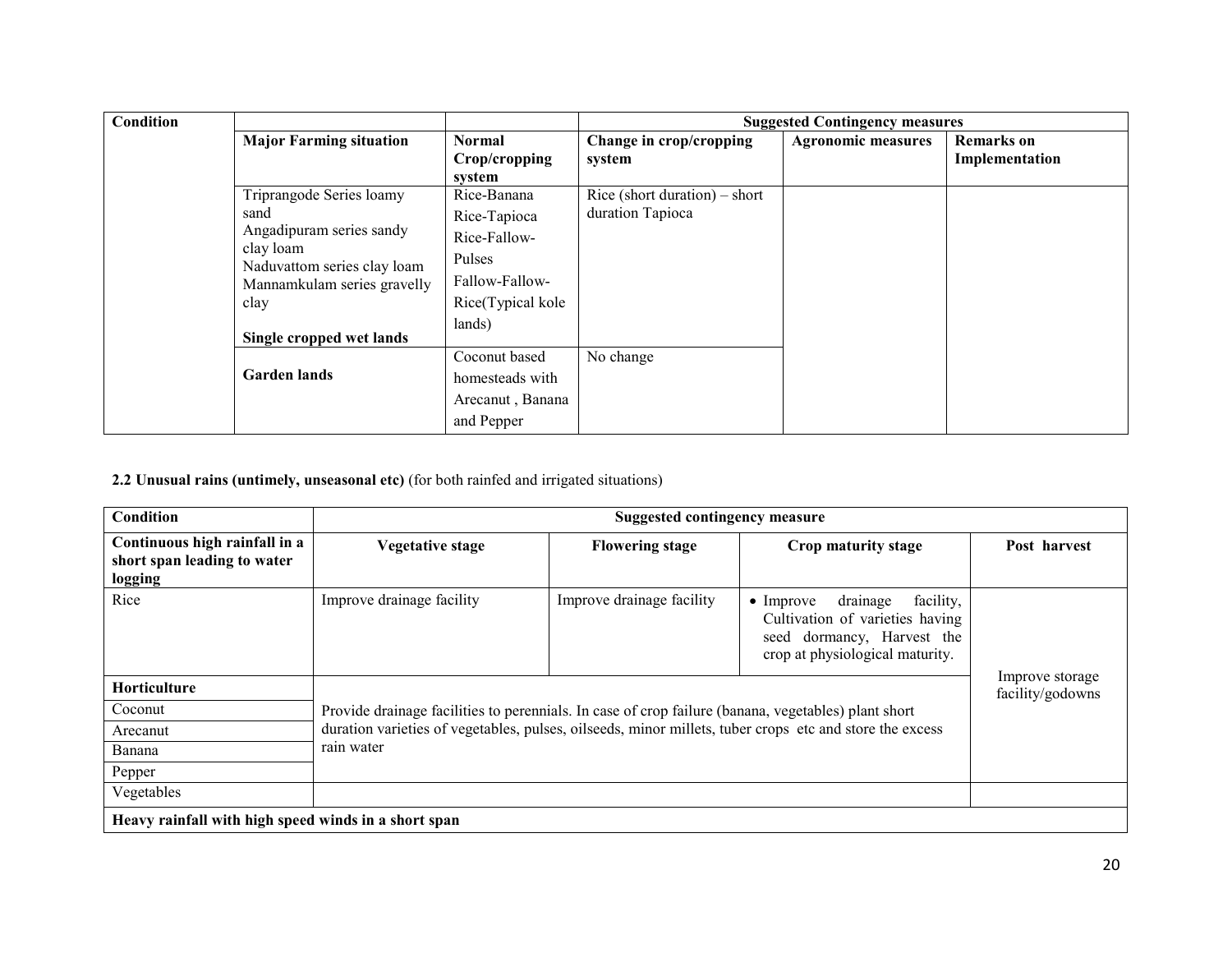| Rice                                                   | Not applicable for Rice                                                                                                                                                                         |                                            |
|--------------------------------------------------------|-------------------------------------------------------------------------------------------------------------------------------------------------------------------------------------------------|--------------------------------------------|
| <b>Horticulture</b>                                    |                                                                                                                                                                                                 | Provide better storage                     |
| Banana, vegetables<br>Arecanut, Coconut, pepper        | Improve drainage facility<br>Provide Shelter belts, Follow alley cropping, Improve drainage facility, Do propping of banana,<br>Ensure that Crop insurance is done                              | facility to store<br>coconut, Arecanut,    |
| Outbreak of pests and diseases due to unseasonal rains |                                                                                                                                                                                                 |                                            |
| Rice                                                   | Cultivation of resistant varieties, Use disease free healthy planting material. Application of bio-                                                                                             | Take<br>precautionary                      |
| Horticulture                                           | control agents like Pseudomonas against fungal diseases in banana and Trichoderma enriched FYM<br>for coconut against stem bleeding, Use of disease free seeds, Proper seed treatment, Balanced | treatment of storage<br>with<br>structures |
| Coconut                                                | application of fertilizers, Phyto-sanitation, provide better drainage, Crop insurance                                                                                                           | chemicals<br>against                       |
| Arecanut                                               |                                                                                                                                                                                                 | stored product pests                       |
| Banana                                                 |                                                                                                                                                                                                 |                                            |
| Pepper                                                 |                                                                                                                                                                                                 |                                            |
| Vegetables                                             |                                                                                                                                                                                                 |                                            |
| 2.3<br>Floods                                          |                                                                                                                                                                                                 |                                            |

| Condition                                                   |                                                                                                                                                                                                    | <b>Suggested contingency measures</b>                                                                                        |                           |            |  |  |  |  |
|-------------------------------------------------------------|----------------------------------------------------------------------------------------------------------------------------------------------------------------------------------------------------|------------------------------------------------------------------------------------------------------------------------------|---------------------------|------------|--|--|--|--|
| Transient water logging/<br>partial inundation <sup>1</sup> | Seedling / nursery stage                                                                                                                                                                           | Vegetative stage                                                                                                             | <b>Reproductive stage</b> | At harvest |  |  |  |  |
| Rice                                                        | Give proper drainage and gap filling in early stages. Prefer to all varieties in areas where<br>such transient water logging is anticipated                                                        | Harvest<br>the<br>crop<br>at<br>physiological<br>maturity,<br>Cultivation<br>$\sigma$ f<br>varieties<br>having seed dormancy |                           |            |  |  |  |  |
| <b>Horticulture</b>                                         |                                                                                                                                                                                                    |                                                                                                                              |                           |            |  |  |  |  |
| Coconut                                                     | Timely cleaning, de-silting and deepening of natural water reservoir and drainage channels,                                                                                                        |                                                                                                                              |                           |            |  |  |  |  |
| Arecanut                                                    | Construction and protection of all the flood protection embankments, ring bunds and other<br>bunds.                                                                                                |                                                                                                                              |                           |            |  |  |  |  |
| Banana                                                      | Follow raised bed/mount/ridge planting/mount planting                                                                                                                                              |                                                                                                                              |                           |            |  |  |  |  |
| Pepper                                                      | Timely cleaning, de-silting and deepening of natural water reservoir and drainage channels,<br>Construction and protection of all the flood protection embankments, ring bunds and other<br>bunds. |                                                                                                                              |                           |            |  |  |  |  |
| Vegetables                                                  | Follow raised bed/mount/ridge planting/mount planting and provide adequate drainage                                                                                                                |                                                                                                                              |                           |            |  |  |  |  |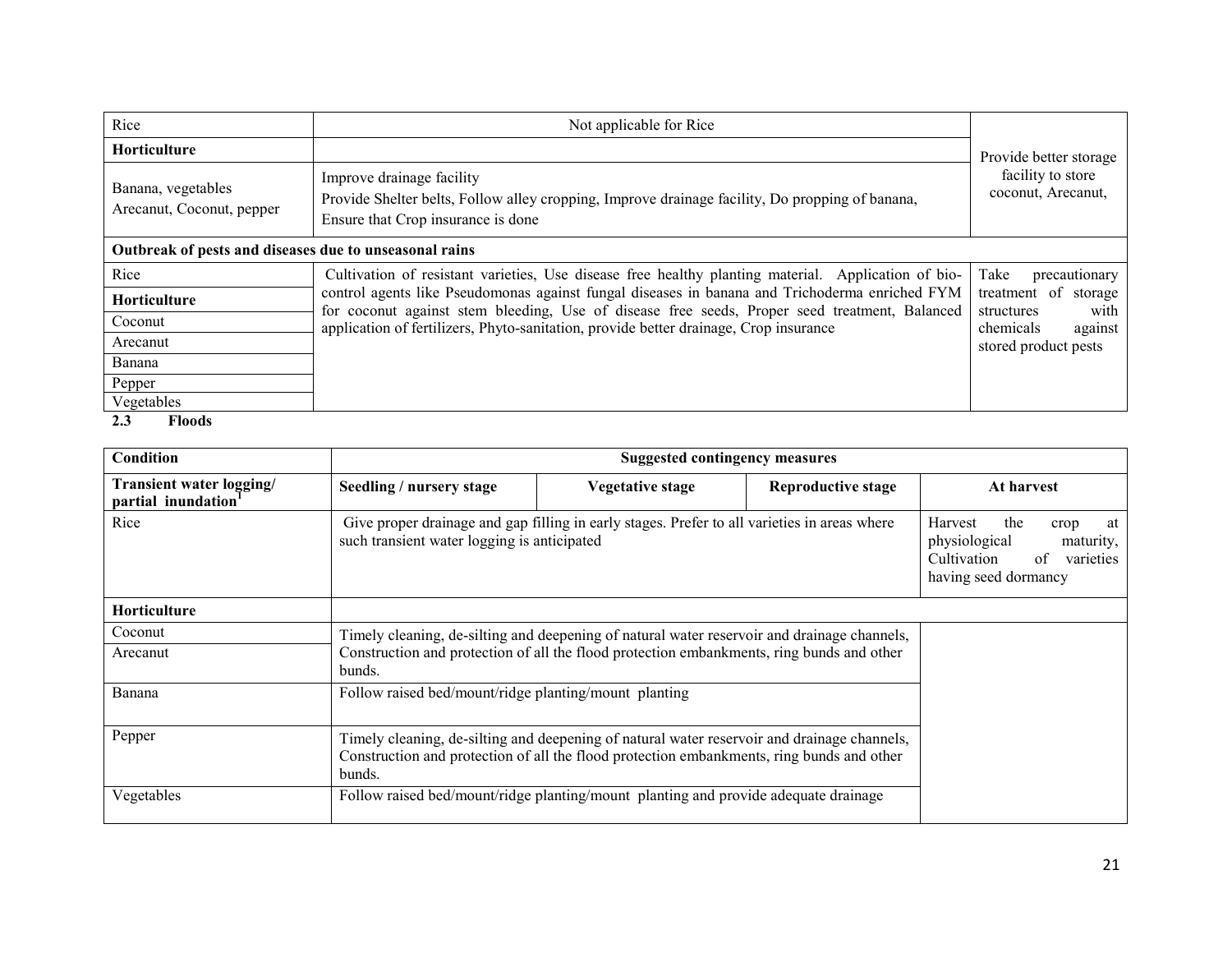| Continuous submergence for more than 2 days |                                                                                                                                                                                                                                                                                           |  |  |  |
|---------------------------------------------|-------------------------------------------------------------------------------------------------------------------------------------------------------------------------------------------------------------------------------------------------------------------------------------------|--|--|--|
| Rice                                        | Shift to direct seeding of short duration varieties if crop fails.<br>If the crop fails and water recedes grow short duration varieties of pulses, oilseeds, minor<br>millets, green manure crops, Cultivation of flood tolerant varieties, Crop insurance,<br>Improve drainage facility, |  |  |  |
| Horticulture                                |                                                                                                                                                                                                                                                                                           |  |  |  |
| Coconut                                     |                                                                                                                                                                                                                                                                                           |  |  |  |
| Arecanut                                    |                                                                                                                                                                                                                                                                                           |  |  |  |
| Banana                                      | Improve drainage by deepening and cleaning of drainage channels                                                                                                                                                                                                                           |  |  |  |
| Pepper                                      |                                                                                                                                                                                                                                                                                           |  |  |  |
| Vegetables                                  |                                                                                                                                                                                                                                                                                           |  |  |  |

## 2.4 Extreme events: Heat wave / Cold wave/Frost/ Hailstorm /Cyclone - Nil

| <b>Suggested contingency measures</b> |
|---------------------------------------|
| NA                                    |
| NA                                    |
| <b>NA</b>                             |
| NA                                    |
| <b>NA</b>                             |
|                                       |

2.5Contingent strategies for Livestock, Poultry & Fisheries

#### 2.5.1 Livestock

|                                 | <b>Suggested contingency measures</b>       |                                                                                                                                                                                     |                                                                                                                                    |  |
|---------------------------------|---------------------------------------------|-------------------------------------------------------------------------------------------------------------------------------------------------------------------------------------|------------------------------------------------------------------------------------------------------------------------------------|--|
|                                 | <b>Before the event</b><br>During the event |                                                                                                                                                                                     | After the event                                                                                                                    |  |
| Drought                         |                                             |                                                                                                                                                                                     |                                                                                                                                    |  |
| Feed and fodder<br>availability |                                             | converted to silage & hay. Store   be used. Straw also can be used for   can be sown for getting enough fodder.<br>concentrates. Cultivation of feeding. Concentrates stored can be | Feed can be stored and fodder   Fodder converted to silage and Hay can   When rain starts, fodder cuttings can be planted and seed |  |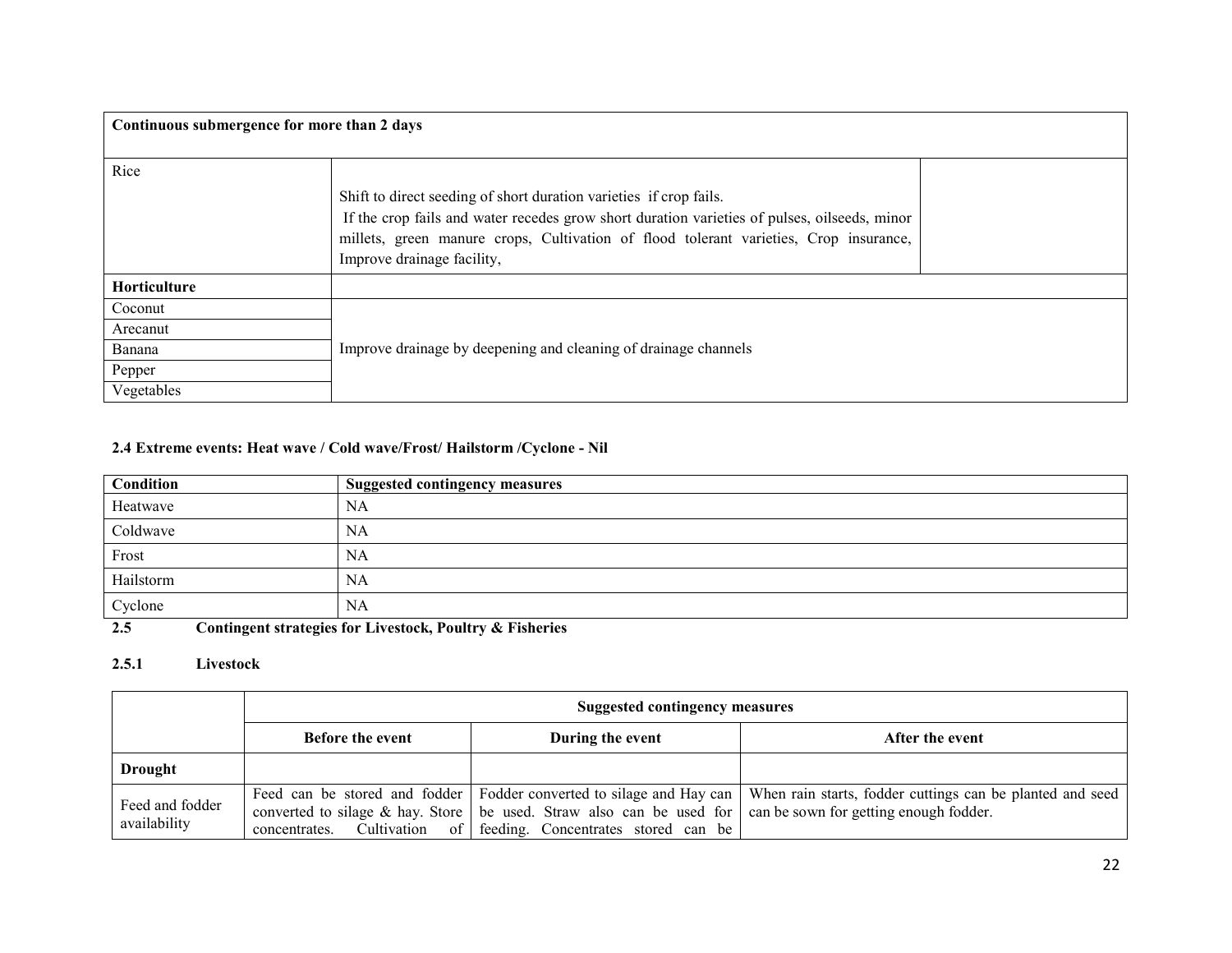|                                     | fodder trees.                                                                        | utilized.                                                                                                                                                                                          |                                                                                                                                              |
|-------------------------------------|--------------------------------------------------------------------------------------|----------------------------------------------------------------------------------------------------------------------------------------------------------------------------------------------------|----------------------------------------------------------------------------------------------------------------------------------------------|
| Drinking water                      | Storage of water in tanks                                                            | Stored water can be used and cold water<br>used for drinking                                                                                                                                       | Rain water harvesting should be done.                                                                                                        |
| Health and<br>disease<br>management | Vaccination of animals Planting<br>of trees should be done around<br>the shed        | Shed should be clean. Allow cool air to<br>flow inside the shed. Proper ventilation<br>of shed. Grazing to be restricted during<br>cool hours of the day. Spread insulation<br>material over roof. | Construction of sheds with proper ventilation- cleaning of<br>shed every day.                                                                |
| <b>Floods</b>                       |                                                                                      |                                                                                                                                                                                                    |                                                                                                                                              |
| Feed and fodder<br>availability     | Storage of feed and fodder in air<br>tight containers to avoid fungal<br>attack.     | Feeding good quality feed and fodder                                                                                                                                                               | Feed and fodder - dry in sunlight                                                                                                            |
| Drinking water                      | Storage of clean drinking water                                                      | Provide hot water for drinking                                                                                                                                                                     | Storage of clean water - digging of wells.                                                                                                   |
| Health and<br>disease<br>management | Provide<br>balanced<br>feed<br>and<br>vaccination of animals at proper<br>time.      | Provide dry atmosphere for the sheds.<br>Provide drainage around cattle houses.<br>Removal and proper disposal of carcass.                                                                         | Mineral mixture feed additives should be given. Sanitation<br>and disinfection of sheds and animals. Repair of shed and<br>other structures. |
| Cyclone                             |                                                                                      |                                                                                                                                                                                                    |                                                                                                                                              |
| Feed and fodder<br>availability     | Storage of feed and fodder. Store<br>concentrate.                                    | Use the conserved fodder. Concentrate<br>stored can be used                                                                                                                                        | Provide balanced feed and fodder                                                                                                             |
| Drinking water                      | Storage of water                                                                     | Provide clean water for drinking                                                                                                                                                                   | Construction of tanks for storing water                                                                                                      |
| Health and<br>disease<br>management | Vaccination of animals                                                               | Provide balanced feed and other feed<br>additives, medicines and veterinary aid.<br>Removal and proper disposal of carcass.                                                                        | Provide clean sheds<br>Sanitation<br>for animals.<br>and<br>disinfection of sheds and animals. Repair of shed and other<br>structures.       |
| <b>Heat wave</b>                    | Cold water spraying during heat wave conditions                                      |                                                                                                                                                                                                    |                                                                                                                                              |
| Shelter/environme<br>nt management  | Construction of sheds<br>with<br>proper ventilation. Planting trees<br>around sheds. | Feed additives can be given.<br>Confine animals within shed. Spray<br>water over animals.                                                                                                          | Dung should be removed<br>from pits.<br>Cleaning of<br>surroundings.                                                                         |
| Health and<br>disease<br>management | Vaccination providing adequate<br>feed for animals                                   | Mineral mixture and feed additives can<br>be given. Anti stress medications.                                                                                                                       | Proper feeding of animals                                                                                                                    |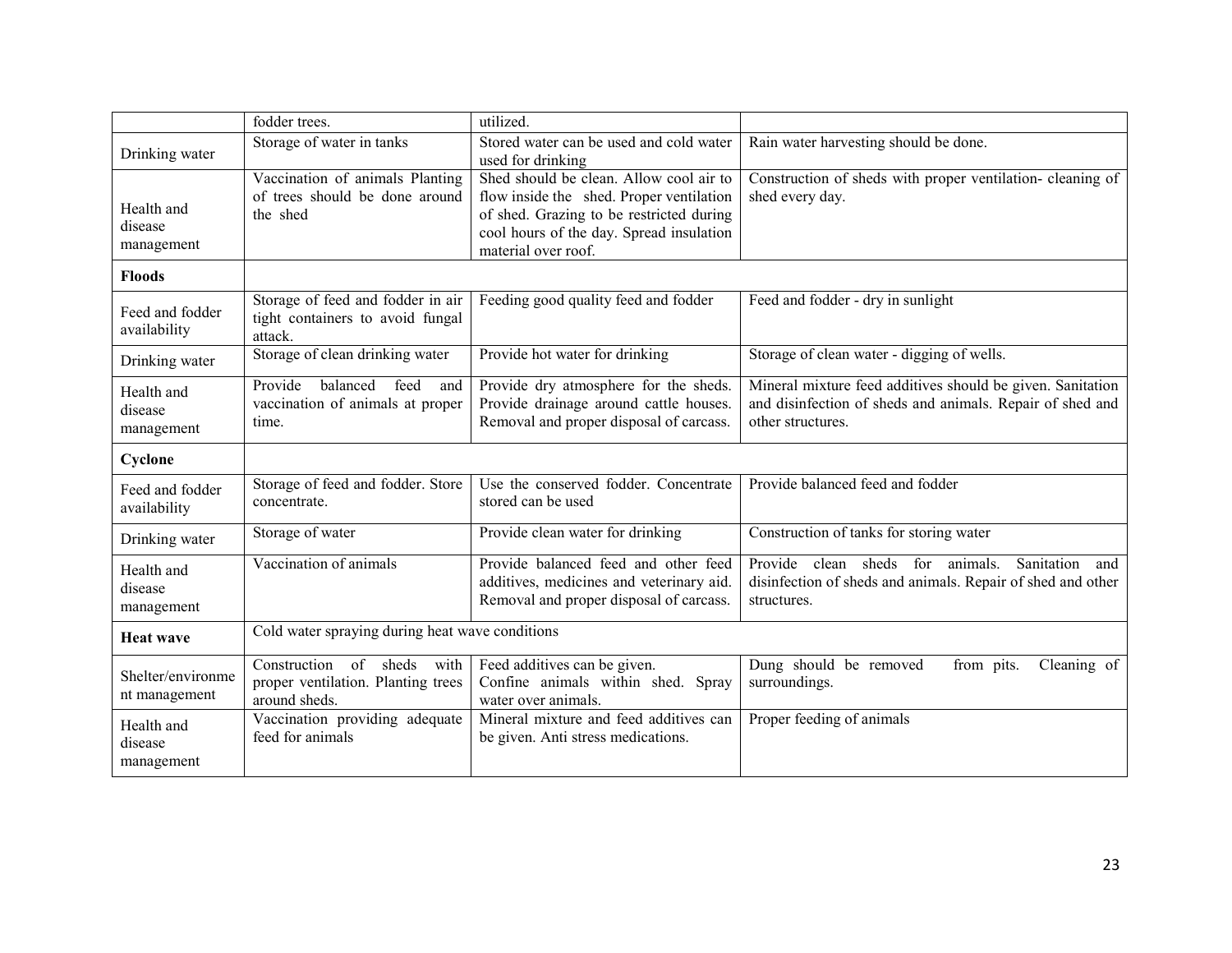#### 2.5.2 Poultry

|                               | <b>Suggested contingency measures</b>                           | Convergence/linkage<br>s with ongoing<br>programs, if any                                        |                                                                                               |                                                |
|-------------------------------|-----------------------------------------------------------------|--------------------------------------------------------------------------------------------------|-----------------------------------------------------------------------------------------------|------------------------------------------------|
|                               | <b>Before the event</b>                                         | During the event                                                                                 | After the event                                                                               | Can be linked with                             |
| <b>Drought</b>                |                                                                 |                                                                                                  |                                                                                               | animal husbandry and<br>dairy development      |
| Shortage of feed ingredients  | of<br>Storing<br>feed<br>and<br>ingredients                     | Provide kitchen waste and feed<br>additives<br>vitamin<br>mineral<br>mixtures                    | Cultivation<br>of<br>maize<br>other<br>feed<br>and<br>ingredients                             | department<br>programmes, ATMA,<br>RKVY, NREGS |
| Drinking water                | Storage of clean drinking<br>water                              | Provide cold clean water                                                                         | Water<br>harvesting<br>structures                                                             |                                                |
| Health and disease management | Vaccination of birds                                            | Medicated water and Balanced<br>feed should be given. Removal<br>and proper disposal of carcass. | Provide clean coops for<br>shelter. Disinfection of<br>poultry<br>house<br>and<br>equipments. |                                                |
| <b>Floods</b>                 |                                                                 |                                                                                                  |                                                                                               |                                                |
| Shortage of feed ingredients  | of<br>feed<br>Storing<br>and<br>ingredients                     | Provide balanced feed                                                                            | Cultivation<br>of<br>maize<br>and fodder                                                      |                                                |
| Drinking water                | Storage of clean drinking<br>water                              | Provide clean water                                                                              | Construction of tanks<br>and wells                                                            |                                                |
| Health and disease management | Vaccination of birds                                            | Provide<br>medicated water and<br>additives. Removal and<br>feed<br>proper disposal of carcass.  | Provide clean coops for<br>shelter. Disinfection of<br>poultry<br>house<br>and<br>equipments. |                                                |
| Cyclone                       |                                                                 |                                                                                                  |                                                                                               |                                                |
| Shortage of feed ingredients  | $\overline{\text{of}}$<br>feed<br>Storing<br>and<br>ingredients | Provide feed and clean water                                                                     | Cultivation<br>$\overline{\text{of}}$<br>maize<br>and other fodder                            |                                                |
| Drinking water                | Storage of water                                                | Provide clean feed and water                                                                     |                                                                                               |                                                |
| Health and disease management | Vaccination of birds                                            | Medicated<br>and<br>feed<br>water<br>additives. Removal<br>and<br>proper<br>disposal of carcass. | Provide clean shelter.<br>Disinfection of poultry<br>house and equipments.                    |                                                |
| <b>Heat wave</b>              |                                                                 |                                                                                                  |                                                                                               |                                                |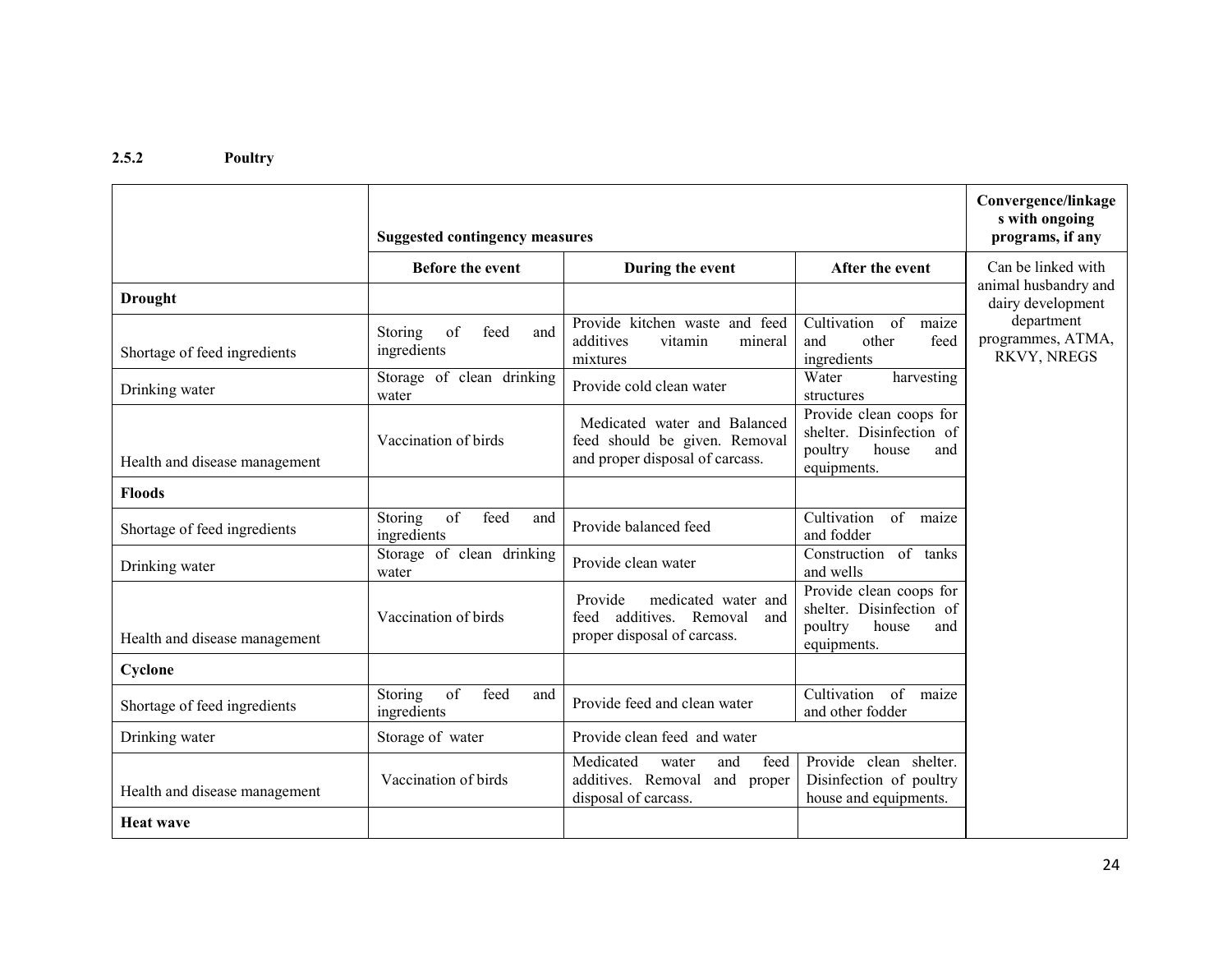| Shelter/environment management | Planting of trees around<br>shed. Exhaust fan should be<br>fitted on the hoof. | Put gunny bags dipped water in Provide<br>the direction of wind. | proper<br>ventilation |
|--------------------------------|--------------------------------------------------------------------------------|------------------------------------------------------------------|-----------------------|
|                                | Vaccination of birds.                                                          | Close the door and ventilation                                   | Provide clean coops   |
| Health and disease management  | Provide water and feed                                                         | when hot wind comes, during day                                  | and balanced feed     |

## 2.5.3 Fisheries/ Aquaculture

|                                                             | <b>Suggested contingency measures</b>                                                                                                                                   |                                                                                                                                                                                                                                                                                                |                                                                                                                                                                                                                                                                                                                                                                                                                                     |
|-------------------------------------------------------------|-------------------------------------------------------------------------------------------------------------------------------------------------------------------------|------------------------------------------------------------------------------------------------------------------------------------------------------------------------------------------------------------------------------------------------------------------------------------------------|-------------------------------------------------------------------------------------------------------------------------------------------------------------------------------------------------------------------------------------------------------------------------------------------------------------------------------------------------------------------------------------------------------------------------------------|
|                                                             | <b>Before the event</b>                                                                                                                                                 | During the event                                                                                                                                                                                                                                                                               | After the event                                                                                                                                                                                                                                                                                                                                                                                                                     |
| 1) Drought                                                  |                                                                                                                                                                         |                                                                                                                                                                                                                                                                                                |                                                                                                                                                                                                                                                                                                                                                                                                                                     |
| A. Capture                                                  |                                                                                                                                                                         |                                                                                                                                                                                                                                                                                                |                                                                                                                                                                                                                                                                                                                                                                                                                                     |
| Marine                                                      | Not applicable                                                                                                                                                          | Not applicable                                                                                                                                                                                                                                                                                 | Not applicable                                                                                                                                                                                                                                                                                                                                                                                                                      |
| Inland                                                      |                                                                                                                                                                         |                                                                                                                                                                                                                                                                                                |                                                                                                                                                                                                                                                                                                                                                                                                                                     |
| (i) Shallow water depth due to<br>insufficient rains/inflow | Rain water harvesting methods to<br>be adopted<br>Existing water bodies have to be<br>deepened and desilted<br>Turfing can be adopted to<br>strengthen pond embankments | Raise table sized fishes in enclosures<br>called pens of 0.1 to 0.2 ha. Indian major<br>carps and freshwater prawns are ideal<br>species for culture<br>In the event of sudden rise in water level<br>due to sudden onset of monsoon the height<br>of the enclosures can be raised temporarily | Farmers can be trained on the frozen<br>storage techniques and in preparing<br>value added products. This will be<br>to the difficulties in<br>an answer<br>of<br>fish<br>marketing<br>harvested<br>forcefully anticipating severe water<br>shortage<br>Short term culture of minor carps<br>like silver barb and fringe lipped<br>carp can be undertaken<br>The services of the fish Farmers<br>Development Agency can be utilized |
| (ii) Changes in water quality                               | Avoid entry of pollutants through<br>run off from agricultural land into<br>rivers                                                                                      | Precaution has to be taken while adopting<br>use of manures and fertilizers to avoid<br>onset of algal blooms and eutrophication                                                                                                                                                               |                                                                                                                                                                                                                                                                                                                                                                                                                                     |
| (iii) Any other                                             |                                                                                                                                                                         | Ornamental fish rearing utilizing gold<br>fishes, koi carp mollies and guppies can be<br>done in summer. This will ensure some<br>income to the farmers                                                                                                                                        |                                                                                                                                                                                                                                                                                                                                                                                                                                     |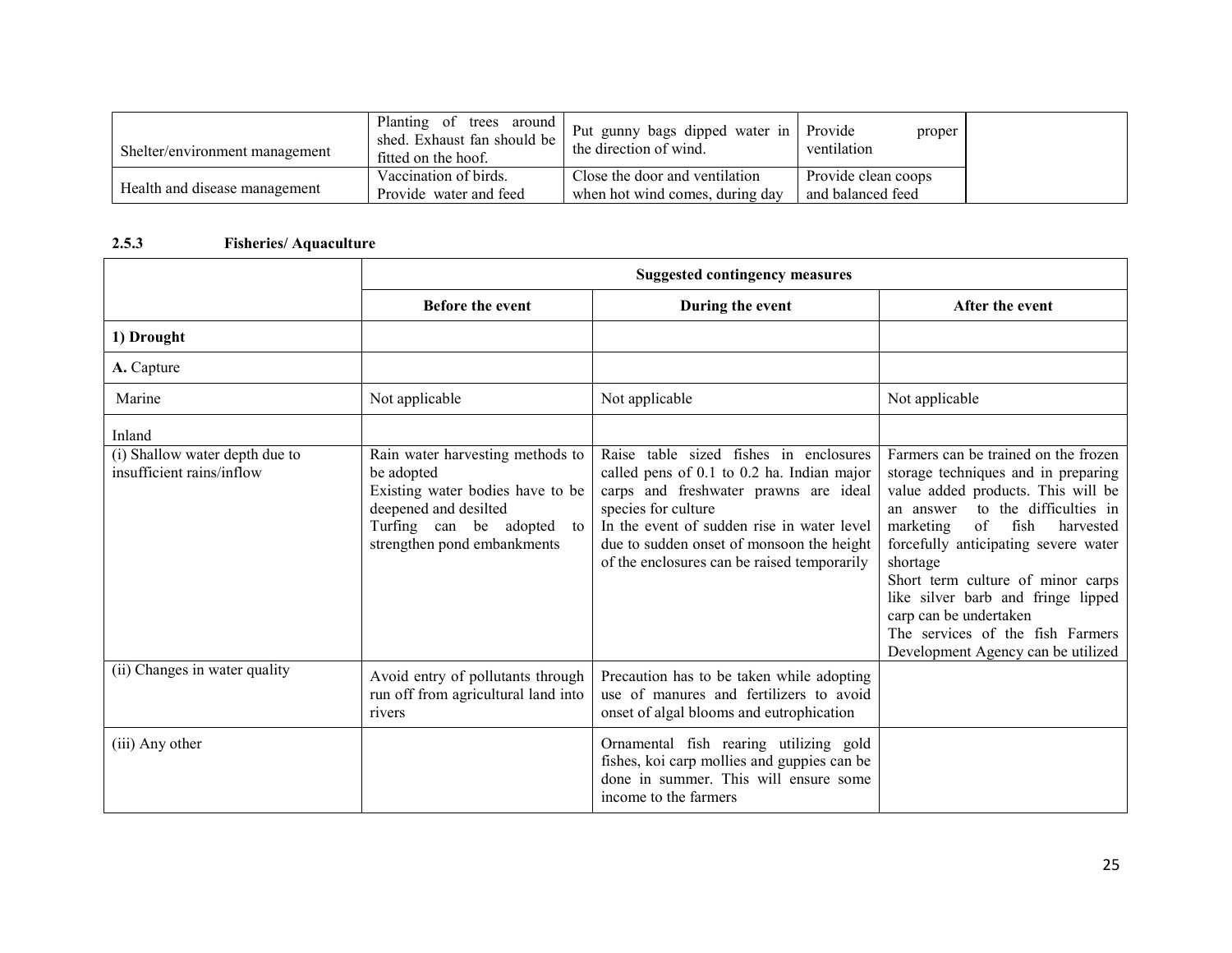| <b>B.</b> Aquaculture                                                                          |                                                                                                                                                                                                                                                                              |                                                                                                                                                                                                                                                                          |                                                                                                                                                                                                                                       |
|------------------------------------------------------------------------------------------------|------------------------------------------------------------------------------------------------------------------------------------------------------------------------------------------------------------------------------------------------------------------------------|--------------------------------------------------------------------------------------------------------------------------------------------------------------------------------------------------------------------------------------------------------------------------|---------------------------------------------------------------------------------------------------------------------------------------------------------------------------------------------------------------------------------------|
| (i) Shallow water in ponds due to<br>insufficient rains/inflow                                 | Follow low stocking density to<br>reduce culture duration                                                                                                                                                                                                                    | Cost on expensive inputs like feed and<br>manure can be reduce by taking up<br>integrated farming involving poultry,<br>duckery and animal husbandry along with<br>crops.<br>Practice air breathing fish culture<br>Adopting minimum feeding to avoid<br>organic loading | Onset of algal blooms has to be<br>checked. Otherwise mass mortality<br>of fishes will occur<br>Shift the fish brooder stock to deeper<br>safer areas like cement systems and<br>utilize them for breeding on the<br>onset of monsoon |
| (ii) Impact of salt load build up in<br>ponds / change in water quality                        | Deepening<br>and<br>desilting<br>of<br>existing water bodies<br>Removal of debris<br>Rain water harvesting                                                                                                                                                                   | Avoid organic loading by minimizing<br>feeding                                                                                                                                                                                                                           | Onset of sudden heavy rains after<br>the drought will lead to mortality.<br>This can be avoided by controlling<br>feeding to avoid waste accumulation<br>on pond bottom soil.                                                         |
| (iii) Any other                                                                                | Monitor water quality regularly                                                                                                                                                                                                                                              | Adopt the recirculation of water<br>Use aerators to overcome build up of<br>ammonia and thermal stratification during<br>high temperatures                                                                                                                               |                                                                                                                                                                                                                                       |
| 2) Floods                                                                                      |                                                                                                                                                                                                                                                                              |                                                                                                                                                                                                                                                                          |                                                                                                                                                                                                                                       |
| A. Capture                                                                                     |                                                                                                                                                                                                                                                                              |                                                                                                                                                                                                                                                                          |                                                                                                                                                                                                                                       |
| Marine                                                                                         | Maintain<br>the<br>mangrove<br>ecosystems wherever available to<br>mitigate the adverse impact of<br>drought and associated problems<br>Train the fishermen on hygienic<br>handling of fishes, preservation<br>techniques and on preparation of<br>value added fish products | Avoid fishing in deeper waters                                                                                                                                                                                                                                           | Loss incurred to fishermen should<br>be reported to the State Fisheries<br>Department for assessment of the<br>damage and reimbursement                                                                                               |
| Inland                                                                                         |                                                                                                                                                                                                                                                                              |                                                                                                                                                                                                                                                                          |                                                                                                                                                                                                                                       |
| (i) Average compensation paid due to<br>loss of human life<br>(ii) No. of boats / nets/damaged |                                                                                                                                                                                                                                                                              |                                                                                                                                                                                                                                                                          | immediate<br>the<br>As<br>measure<br>compensation<br>from<br>Fishermen<br>Welfare<br>Fund Board<br>can<br>be<br>arranged. Compensation has to be                                                                                      |
| (iii) No. of houses damaged                                                                    |                                                                                                                                                                                                                                                                              |                                                                                                                                                                                                                                                                          | paid as per the norms of the State                                                                                                                                                                                                    |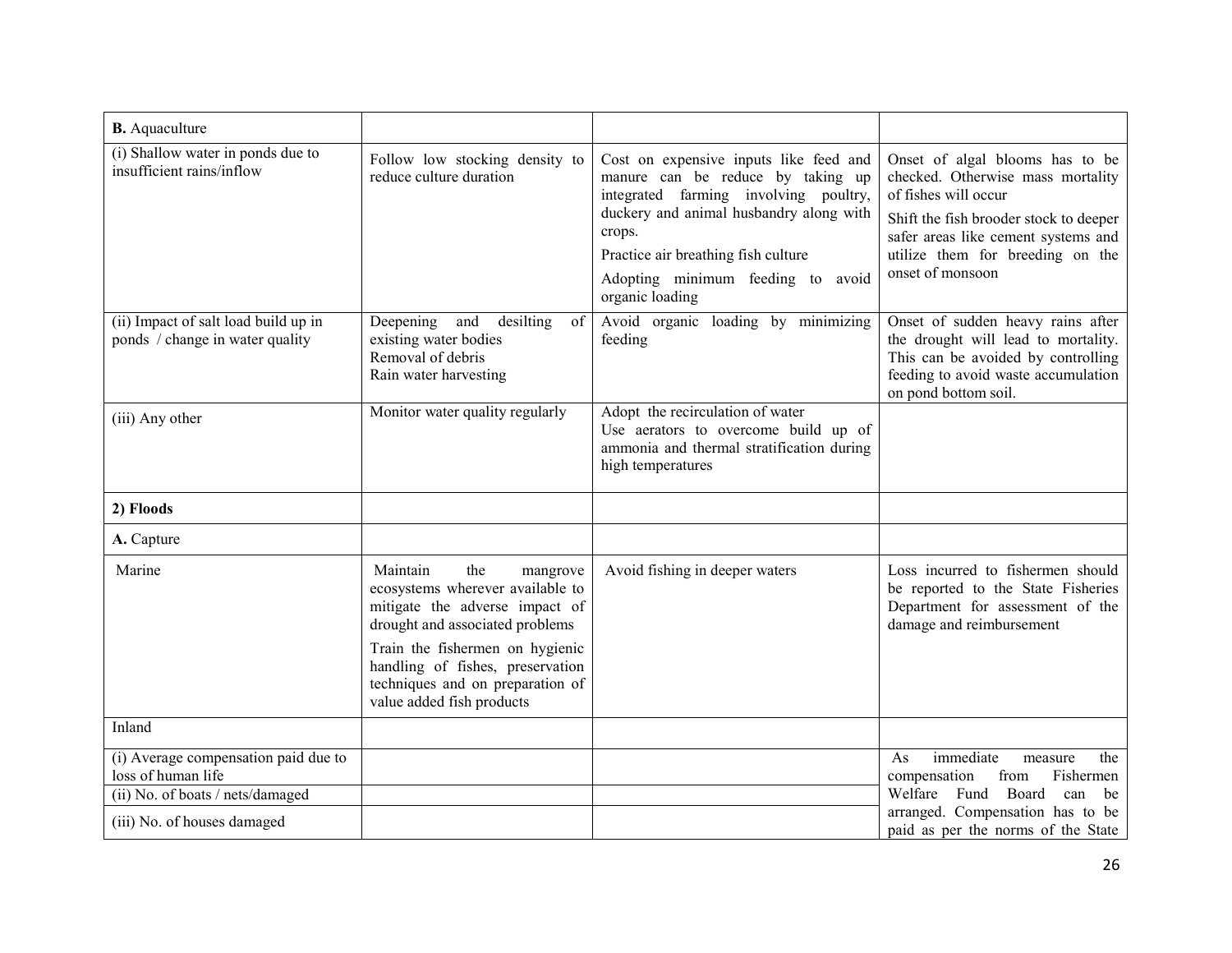|                                                          |                                                                                     |                                        | fisheries Department. Fishermen<br>saving cum relief Fund can be<br>arranged in lean season                                                                              |
|----------------------------------------------------------|-------------------------------------------------------------------------------------|----------------------------------------|--------------------------------------------------------------------------------------------------------------------------------------------------------------------------|
| (iv) Loss of stock                                       | Sell the available fish stock                                                       | Install gill net and cast net          |                                                                                                                                                                          |
| (v) Changes in water quality                             | Strengthening of bunds to avoid<br>water overflow or entry of water<br>from outside |                                        | Immediate stocking of fishes should<br>not be carried out because of onset<br>of toxic gases                                                                             |
| (vi) Health and diseases                                 | Monitor water quality parameters<br>by weekly sampling                              |                                        | Fish stock has to be discarded or<br>buried in case of ulcers and pox<br>diseases                                                                                        |
| <b>B.</b> Aquaculture                                    |                                                                                     |                                        |                                                                                                                                                                          |
| (i) Inundation with flood water                          | areas prone to frequent<br>ln –<br>flooding initiate fish culture in<br>advance     |                                        |                                                                                                                                                                          |
|                                                          | Fishes needing long duration of<br>culture should not be encouraged                 | Harvest the stocked fishes immediately |                                                                                                                                                                          |
| (ii) Water continuation and changes in<br>water quality  | Strengthen bunds                                                                    |                                        | Apply lime to stabilize pH                                                                                                                                               |
| (iii) Health and diseases                                | Water quality management by<br>regular monitoring                                   |                                        | Discard diseased stock<br>Dry up confined water bodies<br>Pond bottom may be sundried to<br>permit release of toxic gases and<br>other pests<br>Apply lime to balance pH |
| (iv) Loss of stock and inputs (feed,<br>chemicals etc)   | Feed and medicines have to be<br>stored on raised platforms to<br>avoid loss        |                                        | Discard stock affected by water to<br>avoid any more fungal infections to9<br>the fish stock                                                                             |
| (v) Infrastructure damage (pumps,<br>aerators, huts etc) | Initiate fish culture in advance in<br>areas frequently prone to flooding           |                                        | Procedure for compensation to be<br>initiated<br>the<br>by<br>government<br>department                                                                                   |
| 3. Cyclone / Tsunami                                     |                                                                                     |                                        |                                                                                                                                                                          |